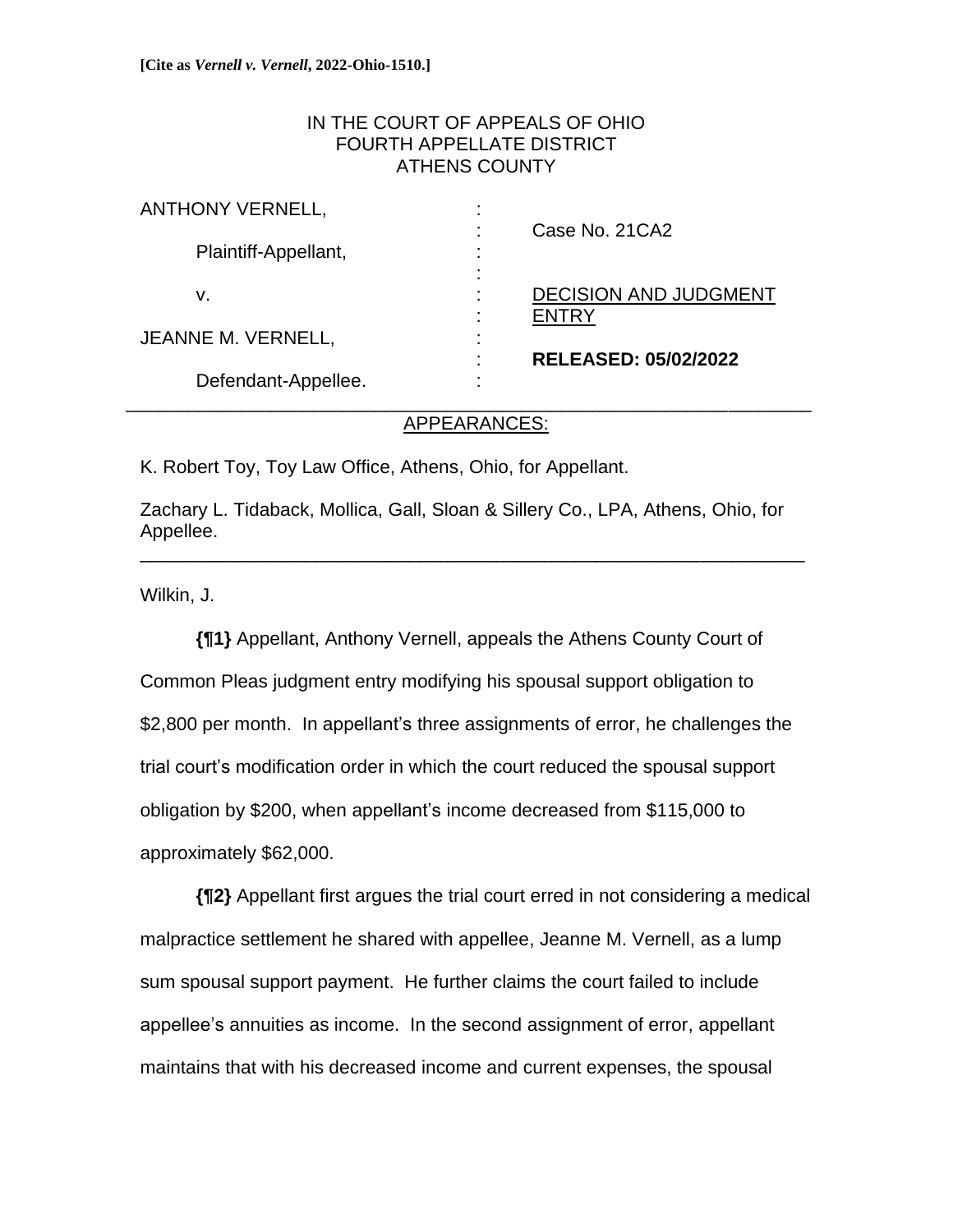support payment of \$2,800 does not leave him with sufficient funds to live on. Finally, appellant asserts the court failed to consider the standard of living factor in relation to COVID-19.

**{¶3}** Because the trial court failed to explain the reason for not considering all submitted expense evidence and its grounds to reduce the balance to one of appellant's checking accounts, we conclude the trial court abused its discretion. We reverse the spousal support modification order and remand the matter to the trial court to issue a new modification order.

### PROCEDURAL BACKGROUND AND FACTS

**{¶4}** In April 2011, appellant and appellee divorced after 25½ years of marriage. The divorce decree divided the parties' marital assets and included a spousal support order of appellant paying appellee directly \$3,000 per month. The spousal support was for life subject to the court's continued jurisdiction to modify or terminate the spousal support upon a showing of a change of circumstances, appellee's remarriage and/or cohabitation with a person of the opposite sex, or the death of either party.

**{¶5}** While the divorce proceedings were pending, the parties' adult daughter passed away after suffering an anaphylactic reaction on October 3, 2008. Appellant filed a medical malpractice complaint. Although appellee was not a party to the medical malpractice action, appellant informed the court that he intends to equally divide any monetary award with appellee. Appellant followed through, and, even though the divorce was finalized at that point, gave appellee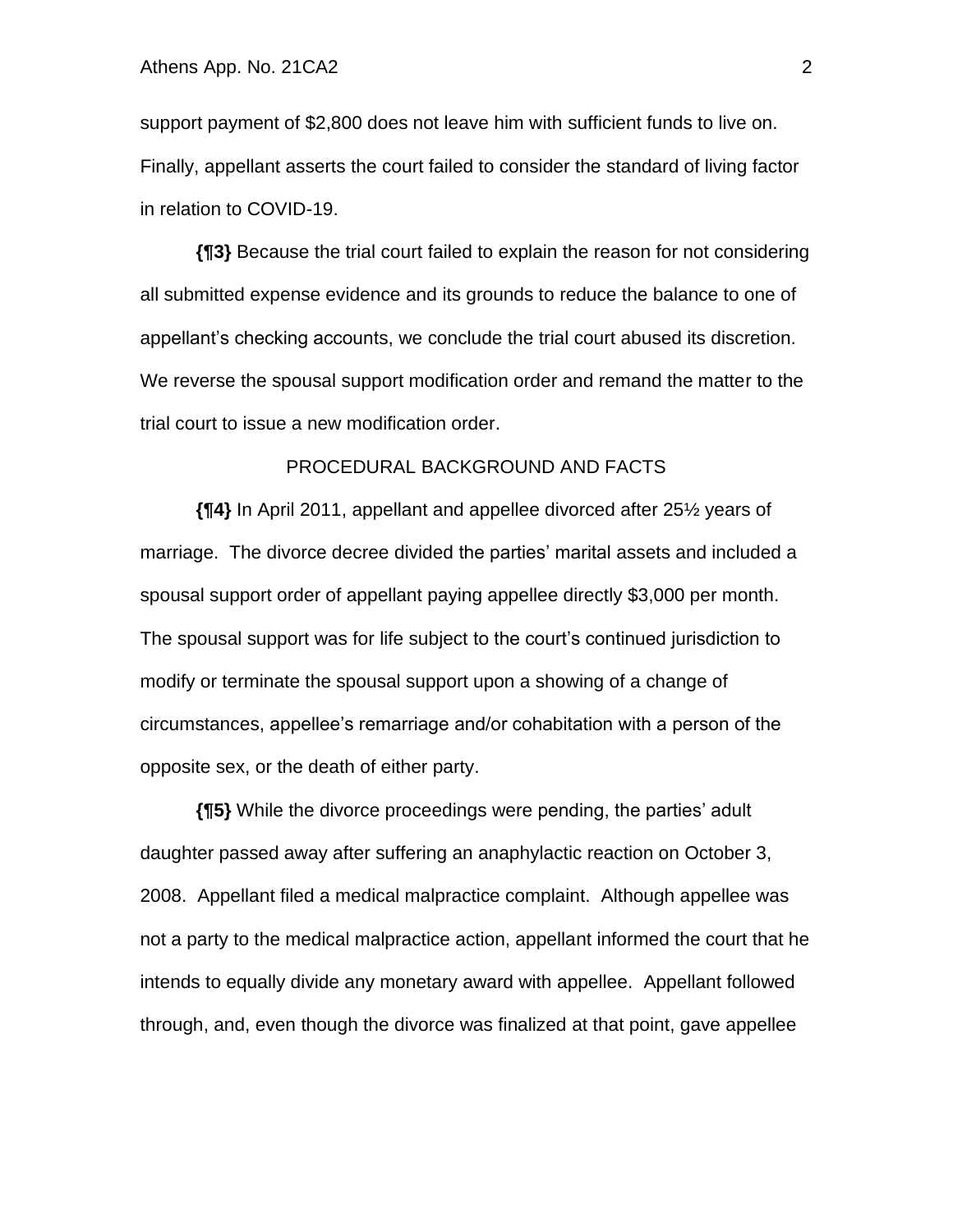the sum of \$333,333.33 when the medical malpractice case settled for \$1,000,000. 1

**{¶6}** Years later, on April 15, 2020, appellant filed a motion to terminate spousal support. In his motion, appellant asserted the change of circumstances was his retirement resulting in a significant reduction in his income. He further claimed that appellee no longer requires his financial support. A hearing on the motion was held on September 21, 2020.

**{¶7}** At the hearing, appellant testified he is 68 years of age and retired in September 2019. He was eligible to retire since he was 67 years of age and had been working for 30 years. And it was time for him to retire because driving at night was an issue for him and his employment required a lot of travelling. Prior to retirement, his annual income was \$115,000, but now it is significantly less in which he receives monthly net income of \$2,421.29 from pension and \$2,659 from social security. Accordingly, appellant's total monthly net income is \$5,080.29.

**{¶8}** Appellant next identified Exhibit B that lists his monthly expenses of \$712.33 for mortgage, \$76.60 water bill, \$49.99 internet, \$115.79 Direct TV, and \$51.15 (every three months) trash bill, and yearly expenses of \$1,000 auto insurance, \$849 home insurance, and \$4,714.47 property taxes. Appellant also testified he has monthly expenses of \$432 car payment, \$250 credit card, and \$246 for timeshare property.

<sup>1</sup> Appellant's attorney received one-third of the settlement money.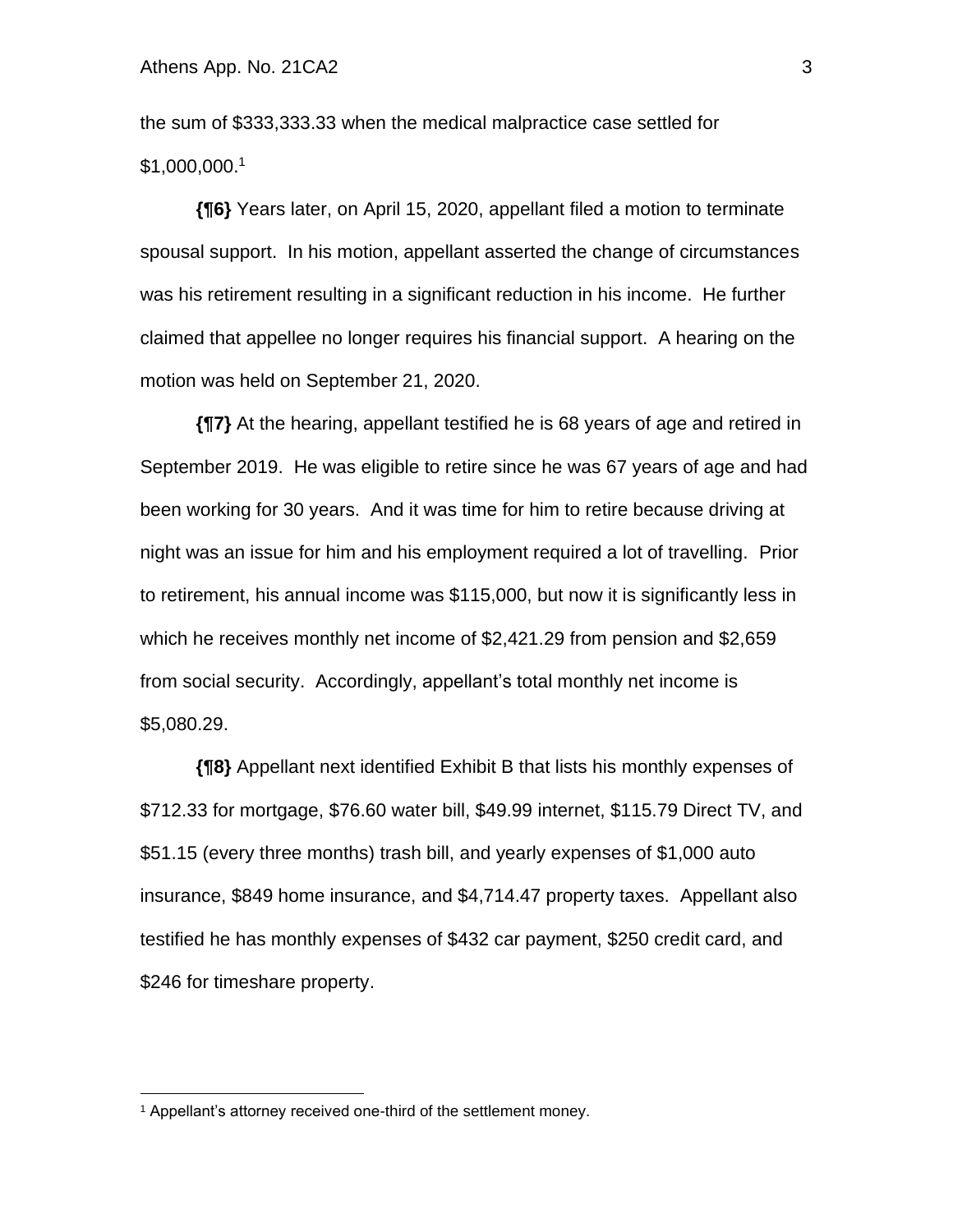**{¶9}** On cross-examination, appellant was questioned regarding the balances in his bank and investment accounts. Appellant has two Ameriprise financial accounts totaling \$455,000, a Roth IRA with a balance of \$64,000, and a mutual fund annuity with a balance of \$169,000. Further, appellant indicated that his checking and savings accounts with Ohio University Credit Union ("OUCU") per his submitted exhibits indicate a balance of \$20,236 and \$30,746, respectively. However, the checking account is now less because since that statement appellant paid his monthly spousal support obligation out of that account. Appellant also has checking and savings bank accounts with PNC Bank. According to appellant, the balances in his PNC Bank accounts per his exhibits are outdated, in which the checking account had a balance of \$16,509, but since then appellant paid the property taxes, his car and home insurance bills, and utilities out of that account. The savings account at PNC Bank has more money than the \$87,000 per the submitted statement because of the inheritance appellant received after his mother passed away.

**{¶10}** Appellant explained the spousal support of \$3,000 is "depleting" his pension account and he does not know "how much longer I could continue to do that."

**{¶11}** Appellee also testified at the hearing. She is permanently disabled and moved to Florida on the advice of her medical physician. She resides in a golf cart community in the event she is unable to drive due to health reasons. Other than the spousal support, appellee's main source of income is the disability benefits she receives through Ohio Public Employees Retirement System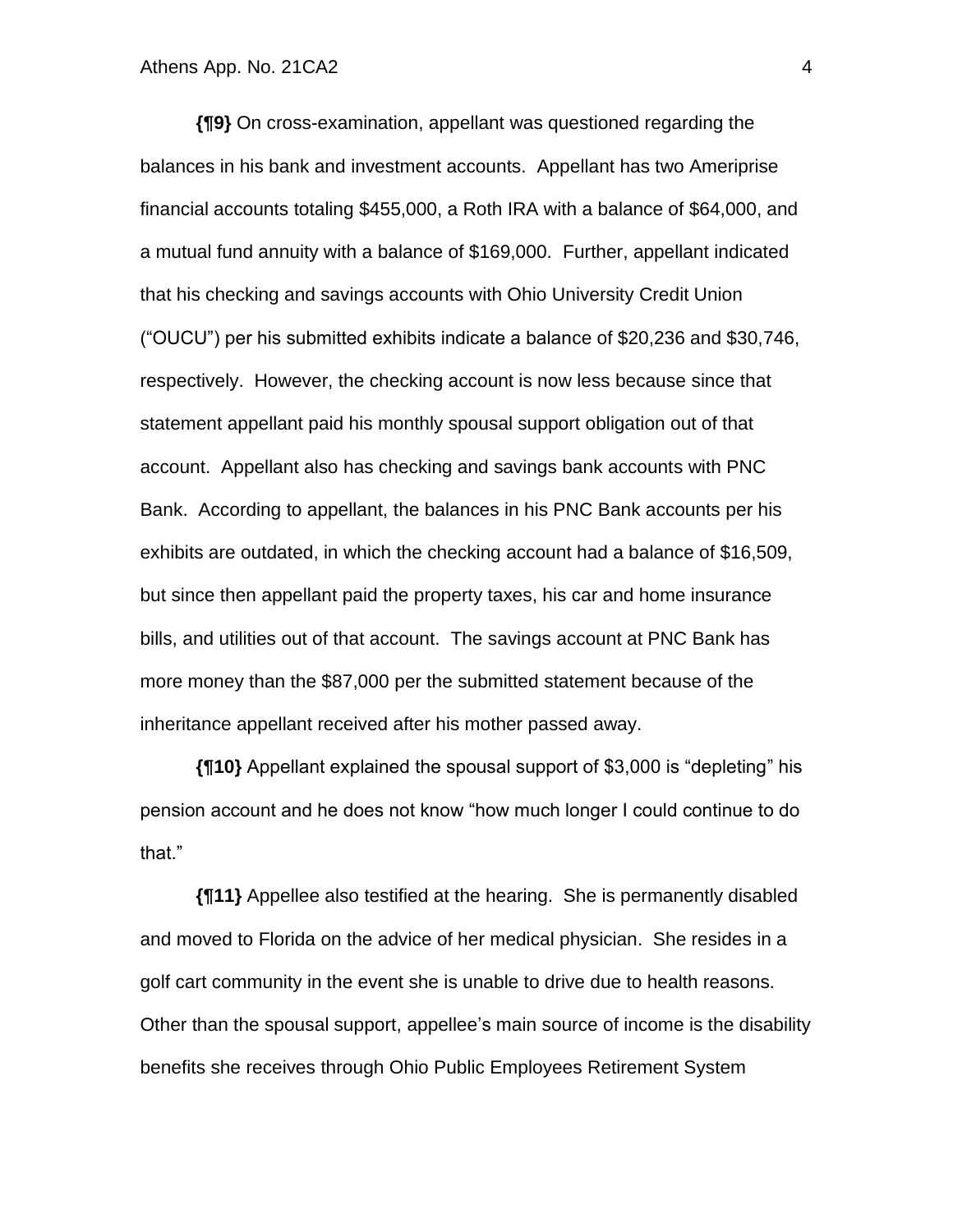#### Athens App. No. 21 CA2 5

("OPERS") in the amount of \$1,666. Appellee explained, however, that as soon as she turns 65 years of age, the benefits will be converted to retirement payments and will decrease to \$1,253. Appellee now also receives monthly payments of \$563 from her annuity investment with Catholic Ladies of Columbia ("CLC") to cover her car payment and car insurance. The CLC annuity has a balance of \$53,455.22. The other investments appellee has are two annuities totaling \$271,799.41, and an IRA account, \$228,747.39. The two annuities, however, are not accessible until appellee reaches the age of 72.

**{¶12}** Appellee provided the court with a comprehensive list of her monthly and yearly expenses. The monthly expenses total \$3,648 and include: \$404.76 car payment; \$51.80 cell phone; \$100 clothing; \$250 credit card; \$80 dining out; \$100 donation to church; \$175 electric; \$50 entertainment; \$50 gasoline; \$530 groceries; \$100 hair salon; \$77.33 internet; \$33.35 streaming services; \$60 membership to Massage Envy; \$144.60 Medicare; \$822.86 mortgage; \$410 prescriptions; and \$208.30 water/amenities. The yearly expenses according to appellee total \$18,080.20 and include: \$964 car insurance; \$46.48 car registration; \$780 car/golf cart maintenance; \$75 association fee; \$876 homeowners hazard insurance; \$2,544 home maintenance; \$72.24 vision insurance; \$411.84 dental insurance; \$1,303.80 out of pocket medical/dental expenses; \$1,133.06 pet care; \$2,415.78 property taxes; \$162 garbage/recycle; \$6,950 federal taxes; and \$600 travel/memberships. Appellee maintains she requires the spousal support in order to pay her bills.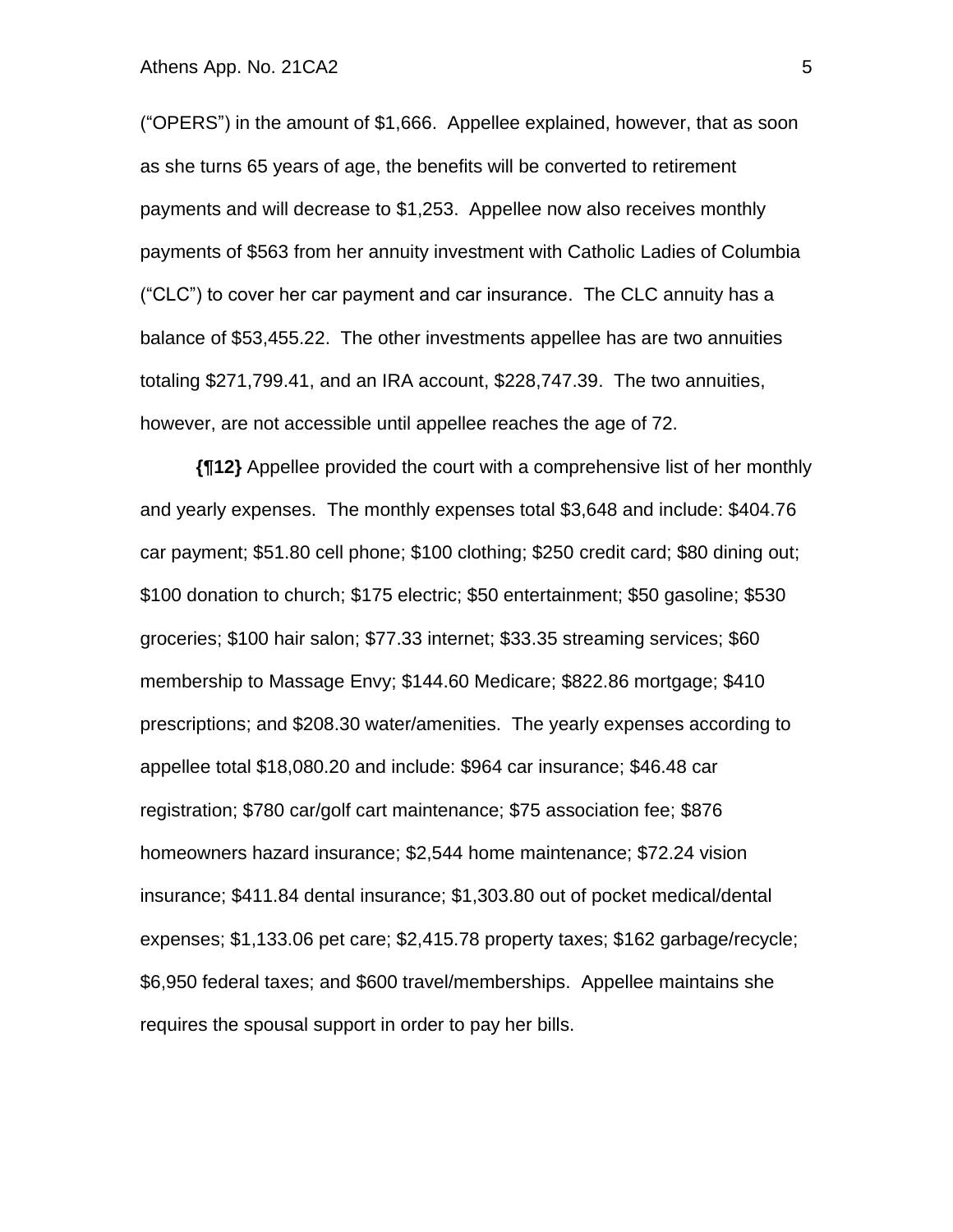**{¶13}** At the conclusion of the hearing, the magistrate took the matter under advisement. On November 3, 2020, the magistrate issued a written decision finding a change of circumstances warranting modification of the spousal support. Appellant was eligible to retire and did not retire simply to avoid or decrease his spousal support obligation. The court then applied the factors in R.C. 3105.18(C)(1) first finding that appellant's annual income decreased from \$115,000 to \$62,169.60, and appellee's annual income was \$23,150.64. With regard to their age and physical condition, appellant is 68 years of age and other than slowing down due to his age, did not express any other physical ailment. Appellee, on the other hand, is 64 years of age and will turn 65 on July 24, 2021, and is permanently disabled and suffers from fibromyalgia, post-traumatic stress disorder, depression and anxiety.

**{¶14}** Both appellant and appellee have investment accounts. Appellant has investment accounts totaling \$668,000, and appellee's investments total \$554,002.02. The magistrate, however, stated that a large portion of appellee's assets are contained within two "annuities with Merrill Lynch that she cannot access until age 72." Appellant and appellee each have checking and savings accounts, in which he has a total balance of \$145,591, and appellee has a total balance of \$28,076.35. As for the expenses, the magistrate made the following findings:

Movant testified to a budget that results in annual expenses of approximately \$24,000.00. He did not include such things as car insurance, car registration, estimated federal taxes, to name a few, that Respondent included on her budget. Removing estimated federal taxes and home maintenance from Respondent's budget modifies her yearly expenses to \$8,840.20. Respondent's monthly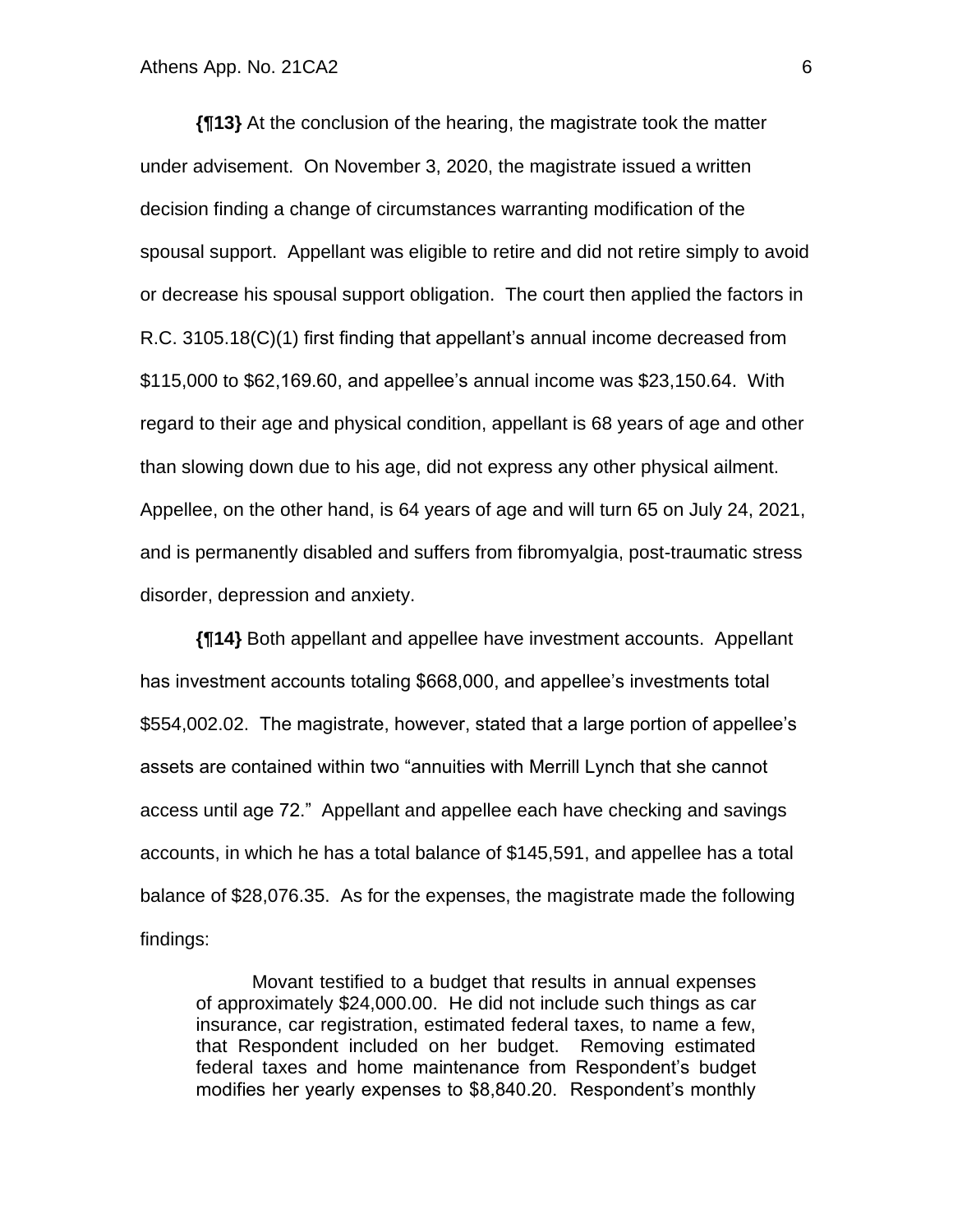expenses total \$3,648.00. Totaling these expenses results in annual expenses of \$52,616.20 - more than twice Movant's annual expenses. It does not appear that Respondent has artificially inflated her budget, but, rather, that her budget is much more detailed and includes expenses that Movant didn't, such as food[,] groceries. **{¶15}** The magistrate also indicated appellant was remarried and his

spouse has an annual income of \$38,000. As for tax consequences, the magistrate continued the previous order of the spousal support being taxable as income for appellee and a deduction for appellant. The magistrate then recommended a reduction to appellant's spousal support obligation to \$2,800 per month effective January 1, 2021.

**{¶16}** Appellant filed objections to the magistrate's recommendation. First, he challenged the magistrate's failure to consider the \$333,333.33 settlement as a lump sum spousal support payment. Second, he argued there was error in failing to include appellee's two annuities as a source of income. Third, appellant maintained the modified spousal support is not reasonable with the significant decrease in his income after retiring. According to appellant, he cannot afford paying the spousal support. Finally, appellant claimed the magistrate failed to consider the standard of living factor.

**{¶17}** Appellee filed a written response negating appellant's claims in which there is no caselaw supporting his argument the settlement money should be considered as a lump sum spousal support payment. Additionally, the annuities were considered by the magistrate but they are not accessible to appellee until she reaches the age of 72. Further, appellant had the burden of proof and he failed to demonstrate how his standard of living changed. Finally,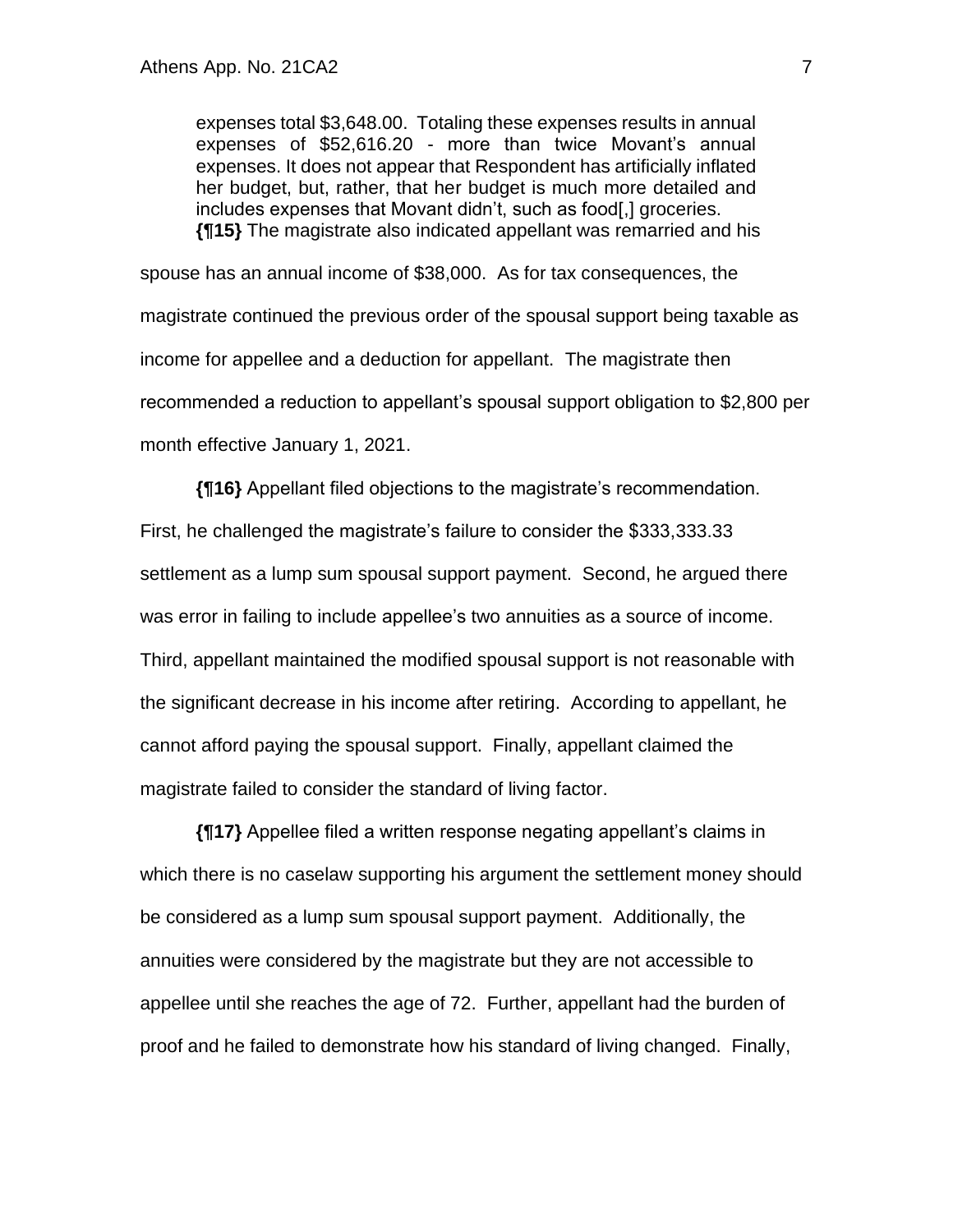there was no error since appellant's income is greater than appellee and he has significant assets.

**{¶18}** The trial court overruled appellant's objections finding the lump sum money was considered since the money was used as funding of appellee's two annuities. However, the annuities are not accessible to appellee until she reaches 72 years of age. Moreover, based on the difference of the parties' income, \$62,169.60 compared to \$23,150.64, the order of \$2,800 spousal support was not in error. The trial court then adopted the magistrate's recommendation and modified the spousal support to \$2,800 per month also effective January 1, 2021. The trial court retained jurisdiction and held that spousal support will remain in effect for life or until there is a change of circumstances, death of either party, or appellee's cohabitation with a person of the opposite sex and/or remarriage. The modification order is now before us on appeal.

### ASSIGNMENTS OF ERROR

- I. THE TRIAL COURT ERRED BY FAILING TO PROPERLY CHARACTERIZE, ACCOUNT FOR, AND CONSIDER THE \$333,333.33 WRONGFUL DEATH SETTLEMENT GIVEN TO DEFENDANT FROM PLAINTIFF IN 2011 (GIVEN FROM PLAINTIFF TO DEFENDANT AFTER THE APRIL 20, 2011 FINAL DECREE AND NOT CONSIDERED IN FINAL DECREE).
- II. THE TRIAL COURT ERRED BY ORDERING PLAINTIFF TO PAY SPOUSAL SUPPORT OF \$2,800 AS PLAINTIFF CANNOT AFFORD TO PAY IT AS IT LEAVES HIM WITH BASICALLY NO INCOME AFTER PAYMENT AND DEFENDANT DOES NOT HAVE A NEED FOR THIS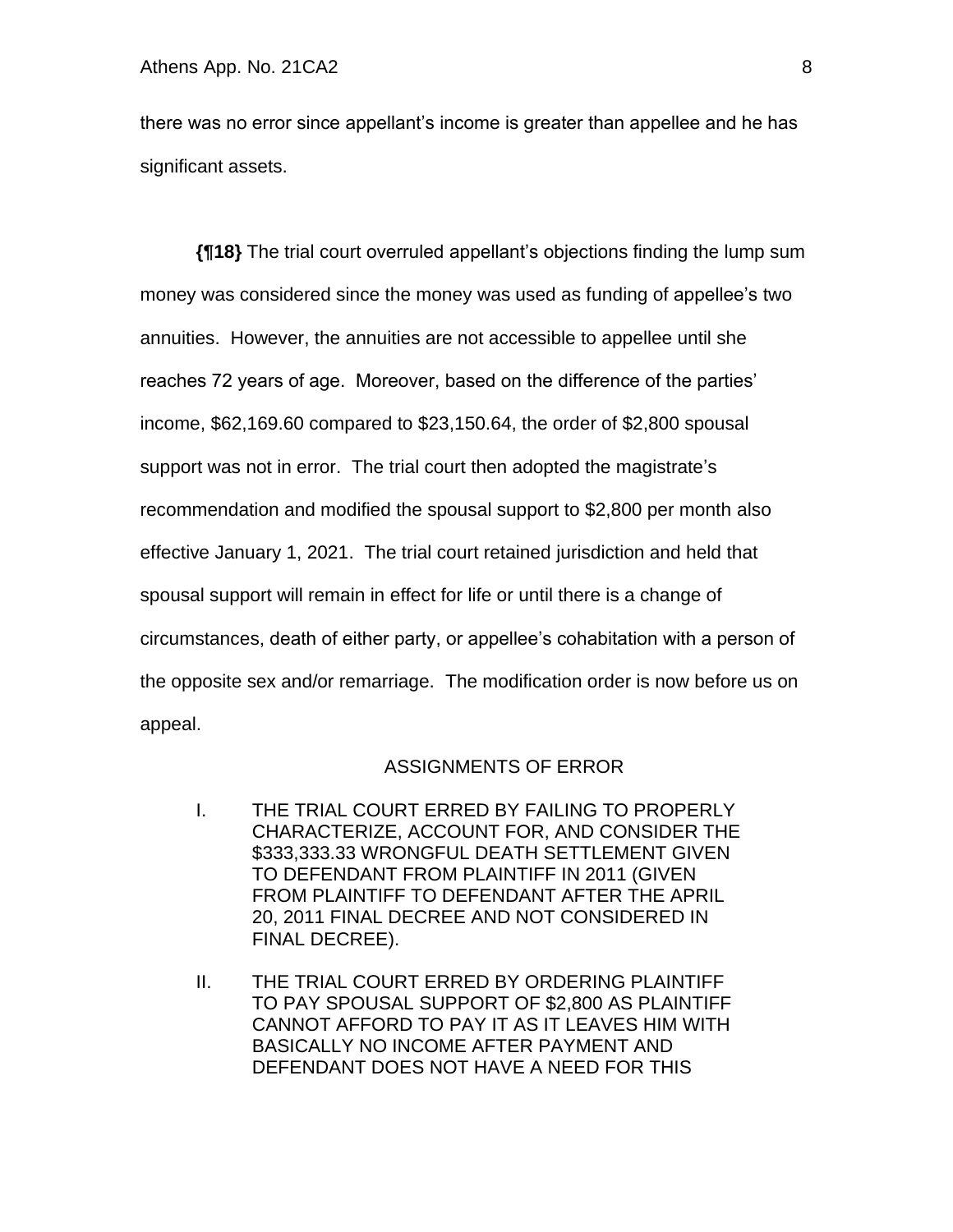## MONEY AS HER STANDARD OF LIVING HAS IMPROVED SINCE DIVORCE.

## III. NOT TAKING COVID-19 INTO ACCOUNT WHEN CONSIDERING THE "STANDARD OF LIVING" FACTOR FOR THE R.C. § 3105.18(C)(1) ANALYSIS[.]

**{¶19}** In the first assignment of error, appellant argues the trial court erred by failing to consider the settlement amount of \$333,333.33 as a lump sum spousal support payment. Further, he claims the court did not follow the statutory definition of income by not taking into account appellee's annuities, part of which were funded by the settlement money. In conclusion, appellant maintains the trial court failed to adequately analyze the factors in R.C. 3105.18(C)(1).

**{¶20}** Appellant's second assignment of error challenges the numerical aspect of the trial court's order and claims he cannot afford to pay the \$2,800 spousal support obligation. Appellant first asserts the trial court failed to consider all his yearly expenses including his home and car insurance. Additionally, even though he testified to the additional monthly liability of \$250 towards his credit card bill, the court's order did not reflect that evidence. And when his expenses are accurately calculated, the spousal support order of \$2,800, leaves appellant with just \$80.08 a month. Appellant thus maintains that the order unreasonably punishes him while appellee resides in a golf cart community and elects not to live off of the settlement money.

**{¶21}** In the final assignment of error, appellant argues there was insufficient evidence to analyze the standard of living factor due to the COVID-19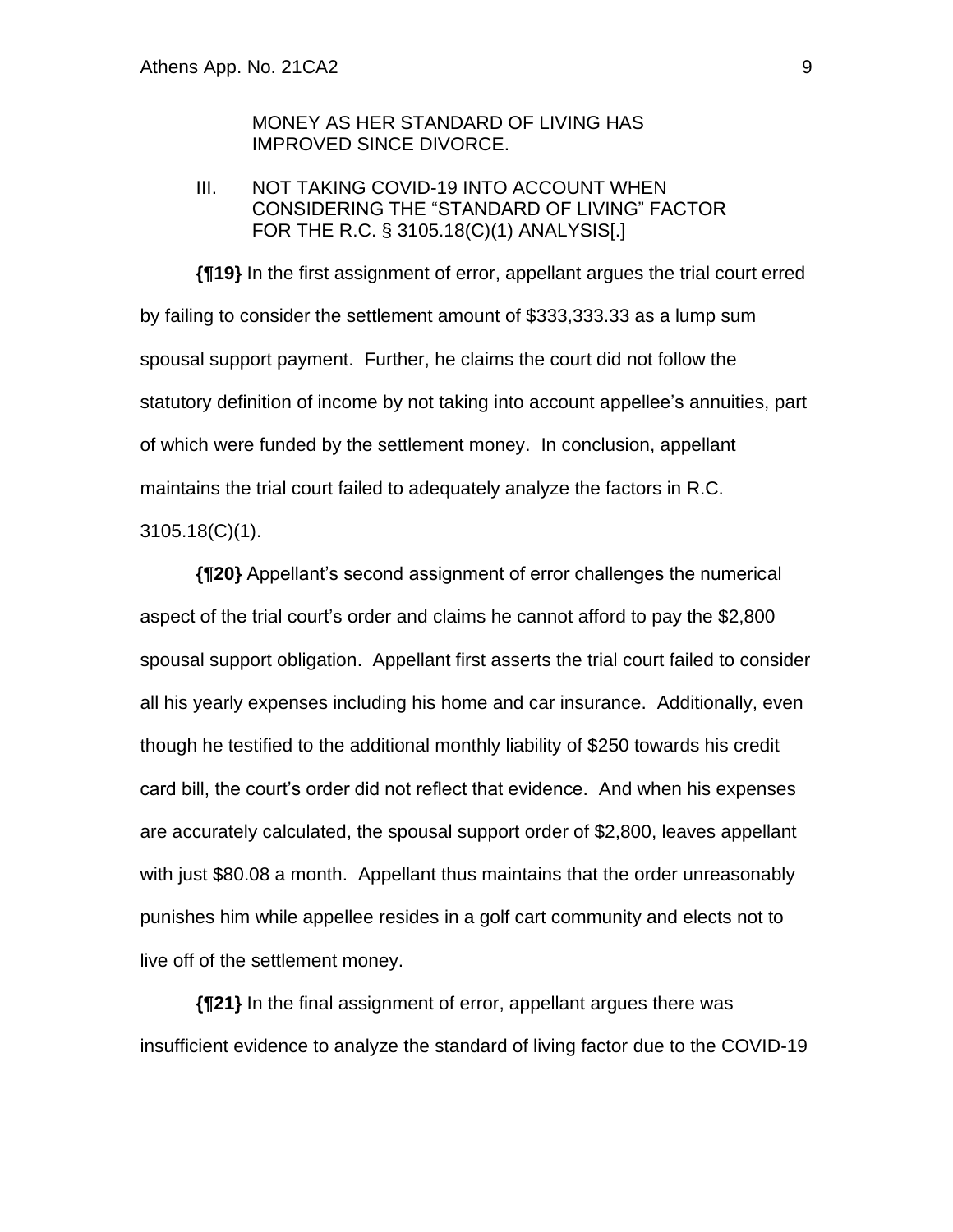pandemic. But at the same time, he testified to the best of his abilities of how his standard of living changed as he travels less now.

**{¶22}** Appellee disputes appellant's arguments and states there is no evidence that the settlement money was a lump sum spousal support payment, and two of appellee's annuities are not accessible until she reaches the age of 72. Second, the trial court's order is warranted since appellant's income is more than double that of appellee. Finally, appellant had the burden to demonstrate a change in his standard of living and he should not be entitled to a new hearing to present additional evidence.

**{¶23}** We will address all assignments of error together as they are interrelated and because we conclude the trial court's modification was unreasonable for failing to take into consideration all the evidence presented.

### I. STANDARD OF REVIEW AND LAW

**{¶24}** "A trial court lacks jurisdiction to modify a prior order of spousal support unless the decree of the court expressly reserved jurisdiction to make the modification[.]" *Mandelbaum v. Mandelbaum*, 121 Ohio St. 3d 433, 2009-Ohio-1222, 905 N.E.2d 172, paragraph two of syllabus. If the trial court retained jurisdiction, it subsequently must find "(1) that a substantial change in circumstances has occurred and (2) that the change was not contemplated at the time of the original decree." *Id*. "The party seeking a modification of spousal support has the burden of proving a changed circumstance justifying a change in the level of spousal support." *Carlisle v. Carlisle*, 180 Ohio App.3d 569, 2009- Ohio-215, 906 N.E.2d 483, ¶ 10 (4th Dist.), citing *Joseph v. Joseph*, 122 Ohio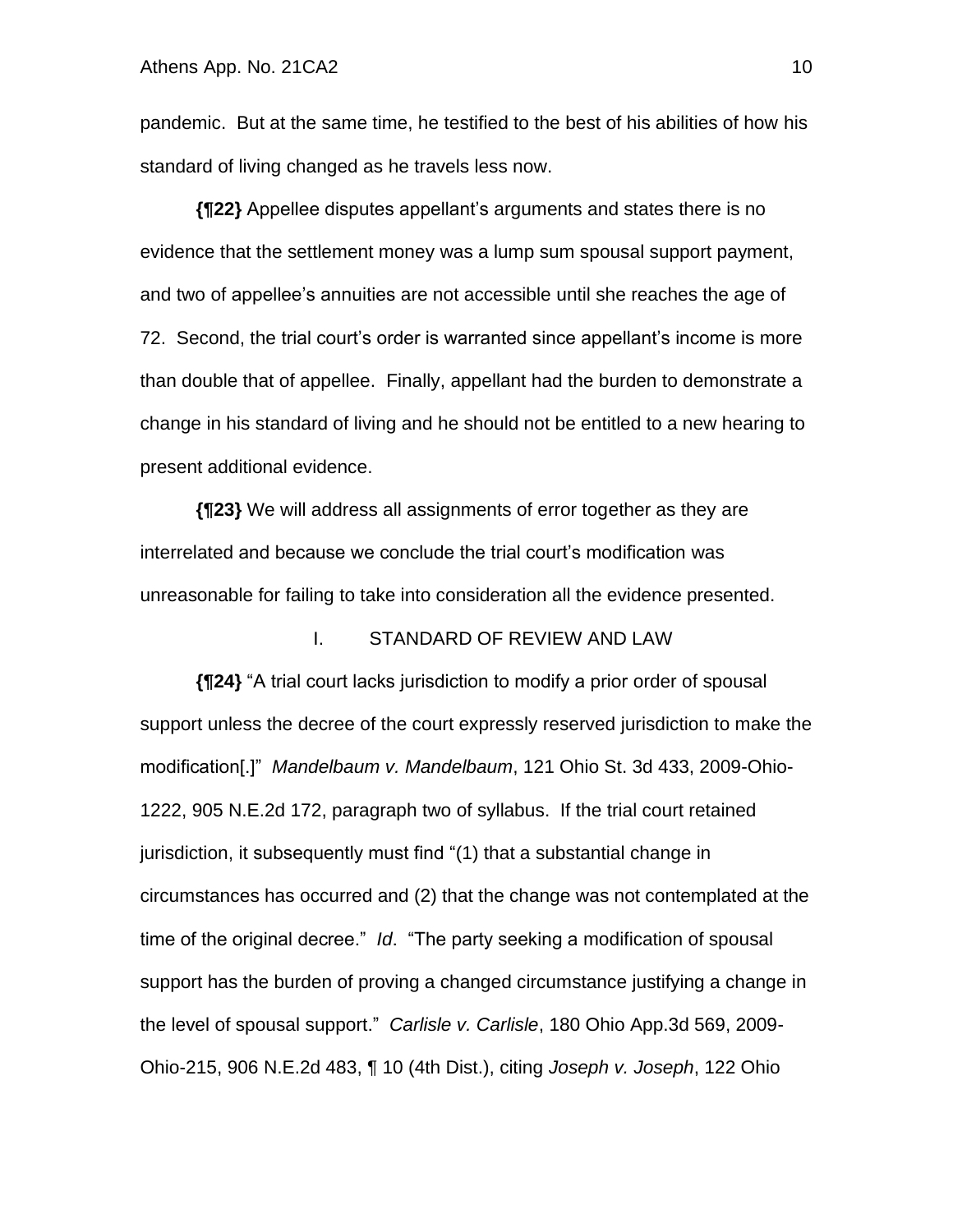App.3d 734, 736, 702 N.E.2d 949, (2d Dist.1997). "[I]f the court determines that

a change of circumstances exists, it must then determine the amount of spousal

support that is appropriate and reasonable." *Cassidy v. Cassidy*, 4th Dist. Pike

No. 03CA721, 2005-Ohio-3199, ¶ 29. R.C. 3105.18(F)(1) outlines the preceding

law as follows:

a change in the circumstances of a party includes, but is not limited to, any increase or involuntary decrease in the party's wages, salary, bonuses, living expenses, or medical expenses, or other changed circumstances so long as both of the following apply:

(a) The change in circumstances is substantial and makes the existing award no longer reasonable and appropriate.

(b) The change in circumstances was not taken into account by the parties or the court as a basis for the existing award when it was established or last modified, whether or not the change in circumstances was forseeable.

**{¶25}** "If a change of circumstances has occurred, the court then decides

if spousal support is appropriate and reasonable based on the [] factors listed in

R.C. 3105.18(C)(1)[.]" *Bishman v. Bishman*, 4th Dist. Washington No. 07CA30,

2008-Ohio-1394, ¶ 13. R.C. 3105.18(C)(1) provides that:

In determining whether spousal support is appropriate and reasonable, and in determining the nature, amount, and terms of payment, and duration of spousal support, which is payable either in gross or in installments, the court shall consider all of the following factors:

(a) The income of the parties, from all sources, including, but not limited to, income derived from property divided, disbursed, or distributed under section 3105.171 of the Revised Code;

(b) The relative earning abilities of the parties;

(c) The ages and the physical, mental, and emotional conditions of the parties;

(d) The retirement benefits of the parties;

(e) The duration of the marriage;

(f) The extent to which it would be inappropriate for a party, because that party will be custodian of a minor child of the marriage, to seek employment outside the home;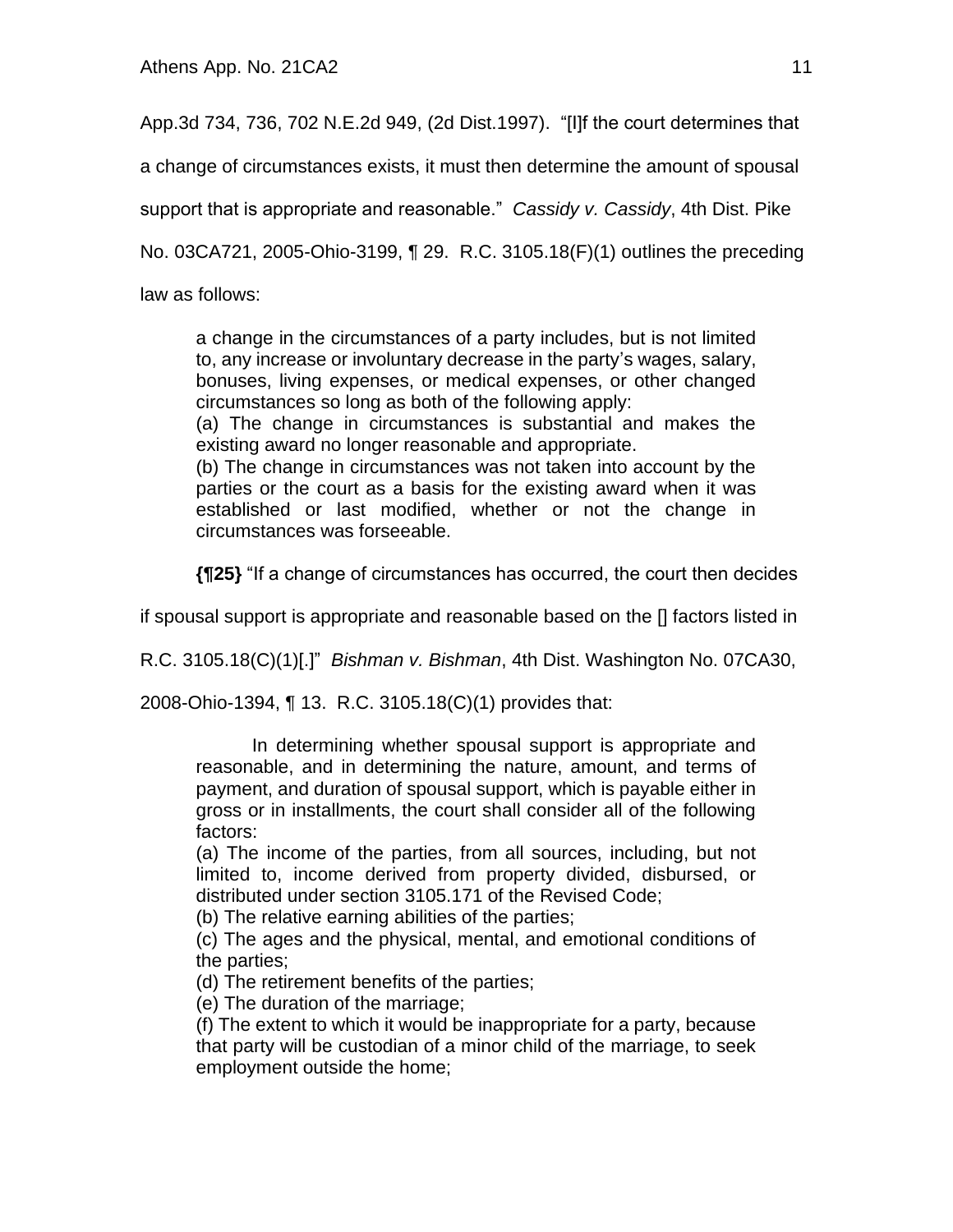(g) The standard of living of the parties established during the marriage;

(h) The relative extent of education of the parties;

(i) The relative assets and liabilities of the parties, including but not limited to any court-ordered payments by the parties;

(j) The contribution of each party to the education, training, or earning ability of the other party, including, but not limited to, any party's contribution to the acquisition of a professional degree of the other party;

(k) The time and expense necessary for the spouse who is seeking spousal support to acquire education, training, or job experience so that the spouse will be qualified to obtain appropriate employment, provided the education, training, or job experience, and employment is, in fact, sought;

(l) The tax consequences, for each party, of an award of spousal support;

(m) The lost income production capacity of either party that resulted from that party's marital responsibilities;

(n) Any other factor that the court expressly finds to be relevant and equitable.

**{¶26}** In considering the factors in R.C. 3105.18(C)(1), a trial court

must consider all of the statutory factors and not base its determination upon any one factor taken in isolation. *Kaechele v. Kaechele*, 35 Ohio St.3d 93, 518 N.E.2d 1197 (1988), paragraph one of the syllabus. Additionally, although a trial court possesses broad discretion to determine whether spousal support is reasonable and appropriate, it must consider the statutory factors and must indicate the basis for a spousal support award in sufficient detail to enable a reviewing court to determine that the award complies with the law. *Kaechele* at paragraph two of the syllabus.

*Eichenlaub v. Eichenlaub*, 2018-Ohio-4060, 120 N.E.3d 380, ¶ 13 (4th Dist.).

**{¶27}** "The trial court is afforded wide latitude in determining spousal-

support issues, including issues regarding the modification of spousal support."

*Carlisle*, 180 Ohio App.3d 569, 2009-Ohio-215, 906 N.E.2d 483, ¶ 10 (4th Dist.),

citing *Bolinger v. Bolinger*, 49 Ohio St.3d 120, 122, 551 N.E.2d 157 (1990). "An

appellate court will not reverse a determination on spousal support unless the

trial court has abused its discretion." *Id*. An abuse of discretion "is more than a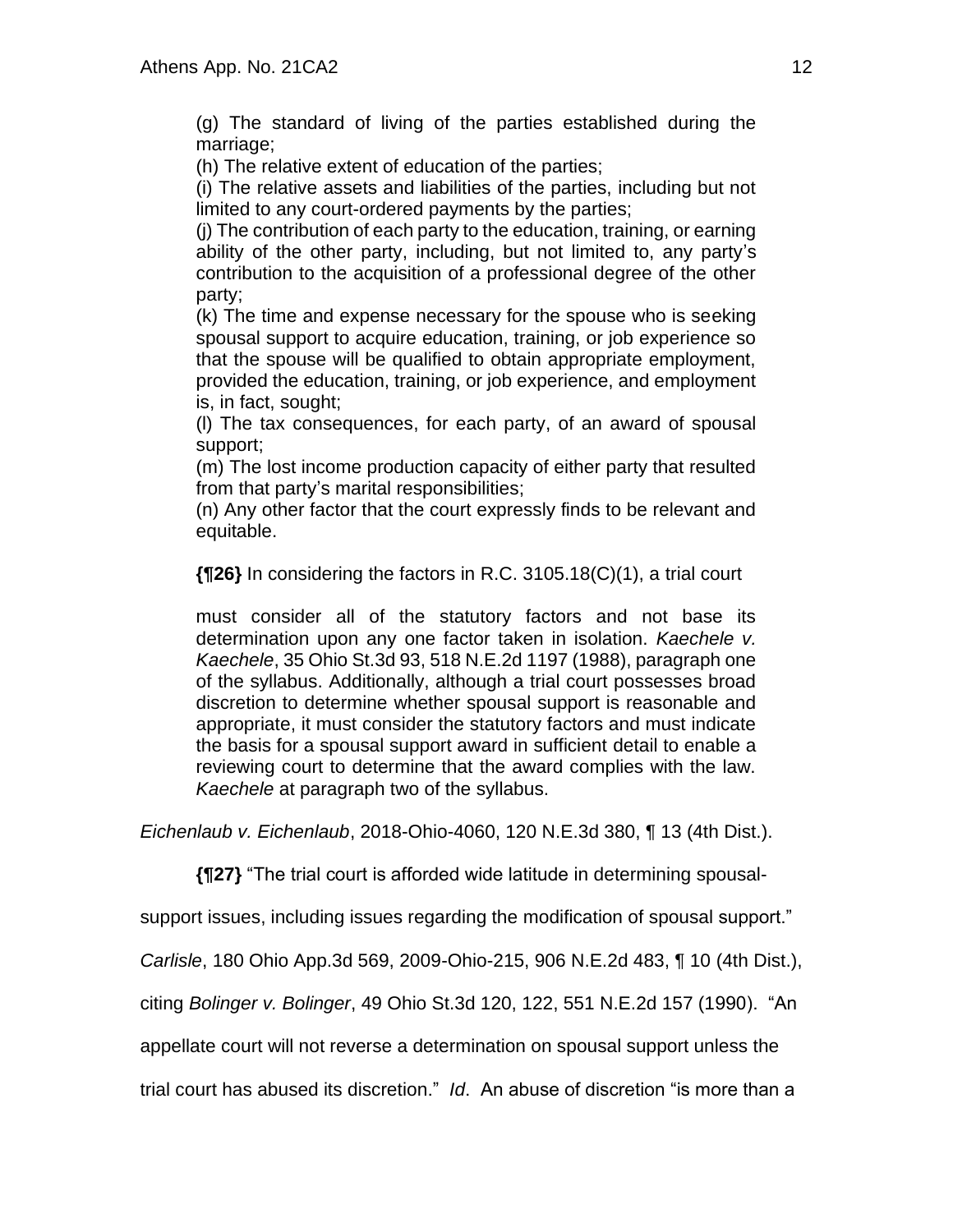#### Athens App. No. 21CA2 13

mere error of law or judgment; it implies that a trial court's decision was unreasonable, arbitrary or unconscionable." *State v. Martin*, 151 Ohio St.3d 470, 2017-Ohio-7556, 90 N.E.3d 857, ¶ 27, citing *Blakemore v. Blakemore*, 5 Ohio St.3d 217, 219, 450 N.E.2d 1140 (1983).

**{¶28}** "In making this highly deferential review, an appellate court may not freely substitute its judgment for that of the trial court." *Carlisle* at ¶ 10, citing *In re Jane Doe 1*, 57 Ohio St.3d 135, 137-138, 566 N.E.2d 1181 (1991). " '[A]n appellate court reviews the factual findings to support that award under a manifest weight of the evidence standard.' " *Tittle v. Tittle*, 4th Dist. Pickaway No. 19CA38, 2021-Ohio-1571, ¶ 12, quoting *Freeland v. Freeland*, 4th Dist. Jackson No. 02CA18, 2003-Ohio-5272, ¶ 14. "If the record reflects that the trial court considered the statutory factors, and if the judgment contains details sufficient for a reviewing court to determine that the support award is fair, equitable, and in accordance with the law, the reviewing court will uphold the award." *Martindale v. Martindale*, 4th Dist. Athens No. 18CA17, 2019-Ohio-3028, ¶ 90, citing *Eichenlaub*, 2018-Ohio-4060, ¶ 13.

#### II. ANALYSIS

**{¶29}** As appellant in general challenges the spousal support obligation in proportion to his income and expenses, we will review the trial court's determination of the parties' income, assets, expenses, appellant's current wife's income, and the trial court's evaluation of the standard of living factor. We are mindful the trial court was faced with the difficult task of resolving incomplete and inconsistent evidence presented by appellant and appellee.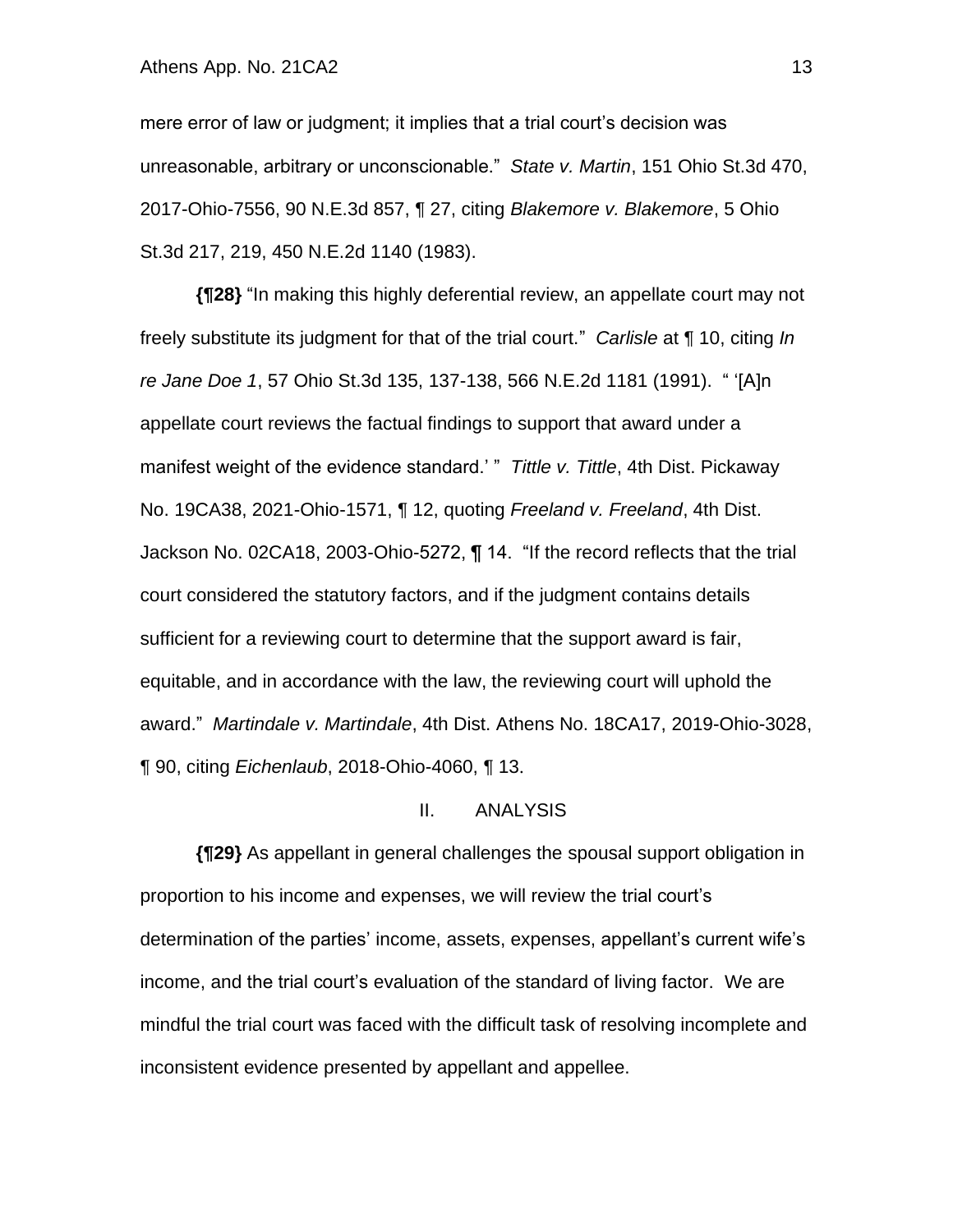**{¶30}** We want to first address appellant's argument that the settlement disbursement of \$333,333.33 should be considered as a lump sum spousal support payment. Appellant does not support his claim with any legal authority. Second, the settlement money was contemplated at the time of the divorce. In the divorce decree, the trial court mentioned the allocation of potential settlement money based on appellant's assertions:

Plaintiff, individually and as Administrator of his daughter's estate, has filed a medical malpractice action. Defendant is not a party to that action and was opposed to its filing. Plaintiff testified that he is willing to share any monetary award with Defendant equally.

After the divorce, appellant adhered to his testimony and equally shared the \$1,000,000 settlement money with appellee. Finally, even after providing appellee with her share of the settlement money, appellant continued to pay his monthly \$3,000 spousal support obligation. This demonstrates appellant did not consider the settlement money as spousal support. We therefore conclude that the lump sum settlement money is not a spousal support payment and the trial court did not commit any error.

## A. Income

**{¶31}** A trial court when considering the parties' income, must consider their income "from all sources." R.C. 3105.18(C)(1)(a). During the hearing, appellant and appellee testified and submitted exhibits of their source of income. Appellant has two sources of income: monthly social security, \$2,659 and net pension in the amount of \$2,421.29. The evidence presented at the hearing demonstrated that his total net monthly income is \$5,080.29. Appellee, on the other hand, has three sources of income including the spousal support. Without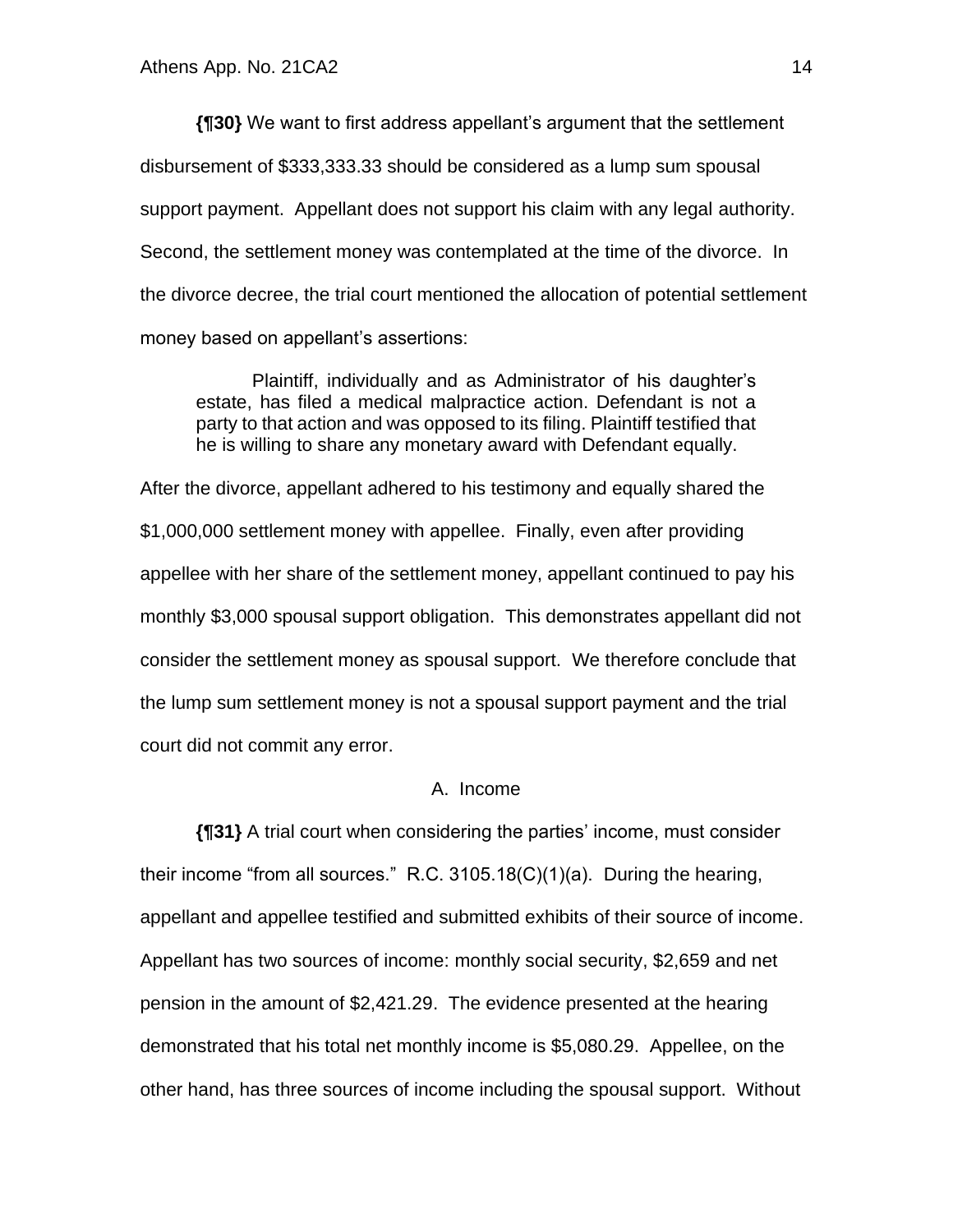the spousal support, appellee receives a gross monthly payment out of her CLC annuity of \$676, and since reaching the age of 65 in July 2021, her disability benefit of \$1,666, converted to a retirement payment of \$1,253.22. Thus, appellee's gross monthly income is \$1,929.22 after July 2021. 2 When multiplying the parties' monthly income by 12, appellant's yearly net income is \$60,963.48, while appellee's gross income is \$23,150.64.

**{¶32}** The trial court did not consider appellee's two annuities that total \$271,799.41 as income. We find no error. Appellee does not receive any payments from these annuities, and she cannot withdraw any money from them until she reaches the age of 72. Moreover, appellant has no issue with the trial court considering his annuity as an asset and not deeming it as income.

**{¶33}** The trial court calculated appellant's yearly income as \$62,169.60. The court deduced that amount based partly on appellant's gross pension payment of \$2,521.80. This is consistent with one of the exhibits submitted by appellant but not a more recent exhibit. According to an April 2020 payment stub, appellant's gross monthly pension is \$2,531.38. The difference is marginal but we point it out to reflect the inconsistencies the trial court was tasked to resolve.

B. Assets

 $2$  The trial court's modification order effective January 1, 2021, prematurely reduced appellee's income on the basis of the retirement amount of \$1,253.22. Appellant, however, did not challenge this aspect of the order in his objection or here. We will therefore proceed with that amount as appellee's income as well.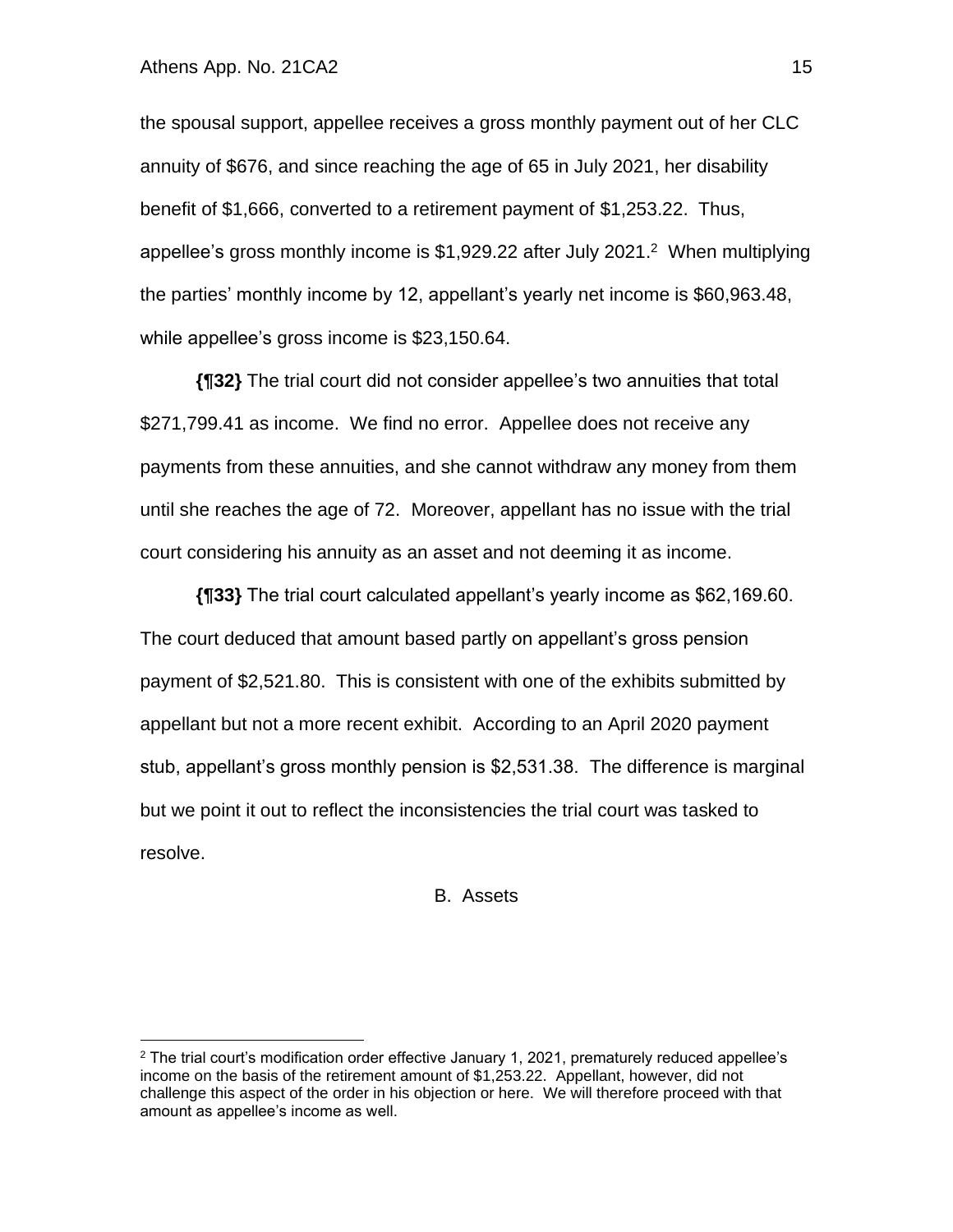**{¶34}** The trial court properly determined the parties' retirement benefit assets with appellant having an amount of \$688,000 and appellee with \$554,002.02. We outline below each party's account and amount:

|                    | Appellant | Appellee     |
|--------------------|-----------|--------------|
| <b>IRA</b>         | \$455,000 | \$228,747.39 |
| Roth IRA / Annuity | \$64,000  | \$271,799.41 |
| Annuity            | \$169,000 | \$53,455.22  |
| Total              | \$688,000 | \$554,002.02 |

**{¶35}** The parties' checking accounts and savings accounts were also considered as assets by the trial court. Appellant has two checking and two savings accounts, while appellee has one checking and one savings account. Both presented exhibits demonstrating the actual amount in the accounts as of May/June 2020. Appellant testified, however, that his checking account with OUCU has less money because since submitting his accounting, he paid the monthly spousal support payment. His checking account with PNC Bank also has less money after paying the property taxes, car and home insurance, and utilities. At the same time, one of his savings accounts has more money due to funds he inherited after the death of his mother. Appellant failed to provide the trial court with specific amounts of his accounts at the time of the hearing. Based on the exhibits submitted, appellant and appellee's checking and savings accounts have the following amounts: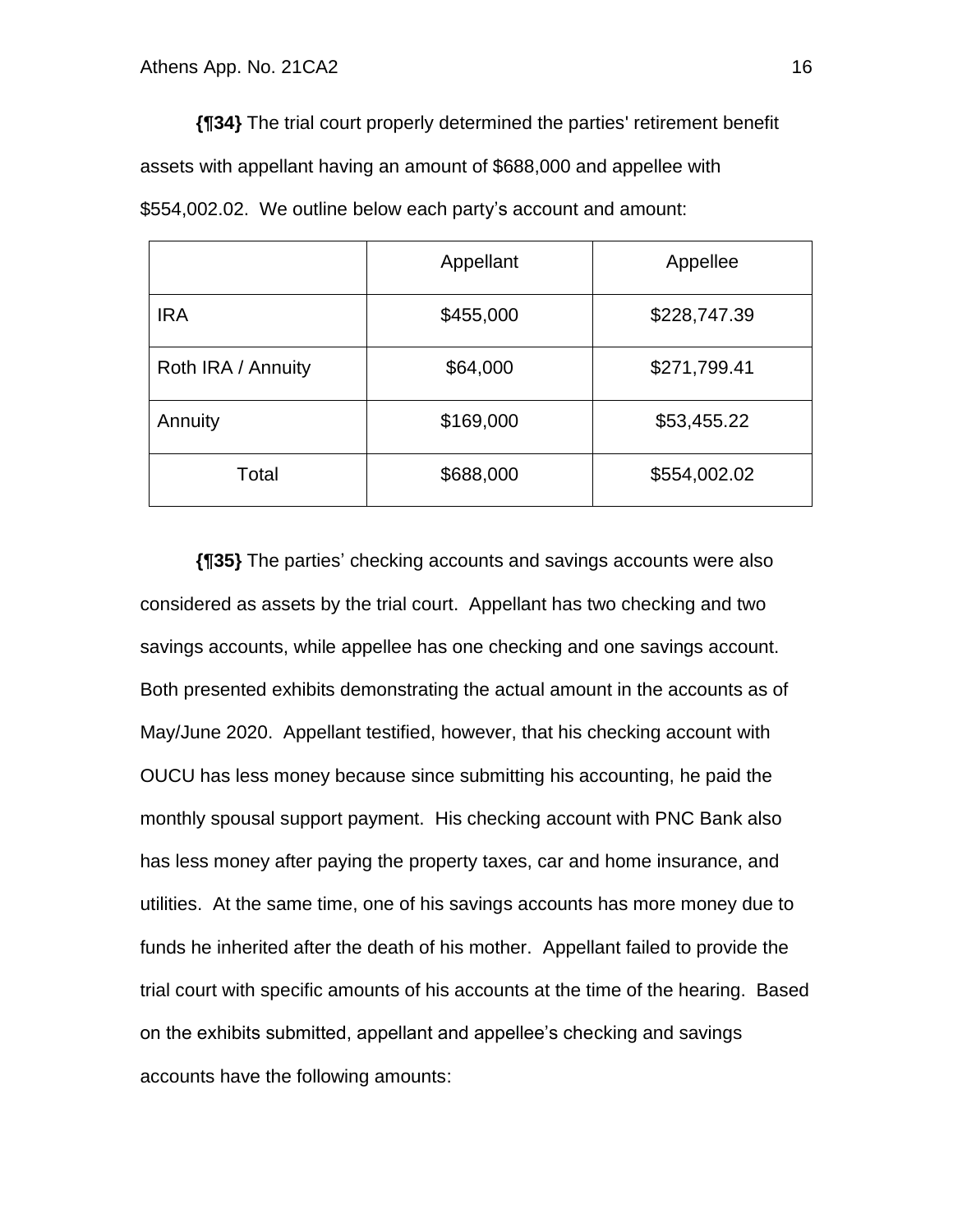|                           | Appellant | Appellee       |
|---------------------------|-----------|----------------|
| Checking Account 1 - OUCU | \$20,236  | \$15,957.68    |
| Checking Account 2 - PNC  | \$16,509  | Not Applicable |
| Savings Account 1         | \$30,746  | \$12,118.67    |
| Savings Account 2         | \$87,000  | Not Applicable |
| Total                     | \$154,491 | \$28,076.35    |

**{¶36}** The trial court determined appellant's account balances as \$145,591 and appellee with \$28,076.35. We are unable to determine with certainty the \$9,000 reduction in appellant's balance by the trial court. It could represent appellant's payment of three months of spousal support but without an explanation of the trial court's conclusion as to appellant's account balance, we would be speculating. This is compounded by the trial court's lack of rationalization for not reducing appellant's PNC Bank checking account with the expenses he paid out of that account. The trial court failed to explain with sufficient detail the reduction of balance from one of appellant's checking accounts and not the other.

## C. Expenses

**{¶37}** A trial court is not required to consider the parties' living expenses since it is not one of the enumerated factors in R.C. 3105.18(C)(1). *See Copley v. Copley*, 4th Dist. Pike No. 19CA901, 2020-Ohio-6669, ¶ 28. The trial court, however, has the discretion to consider the expenses if it finds the expenses to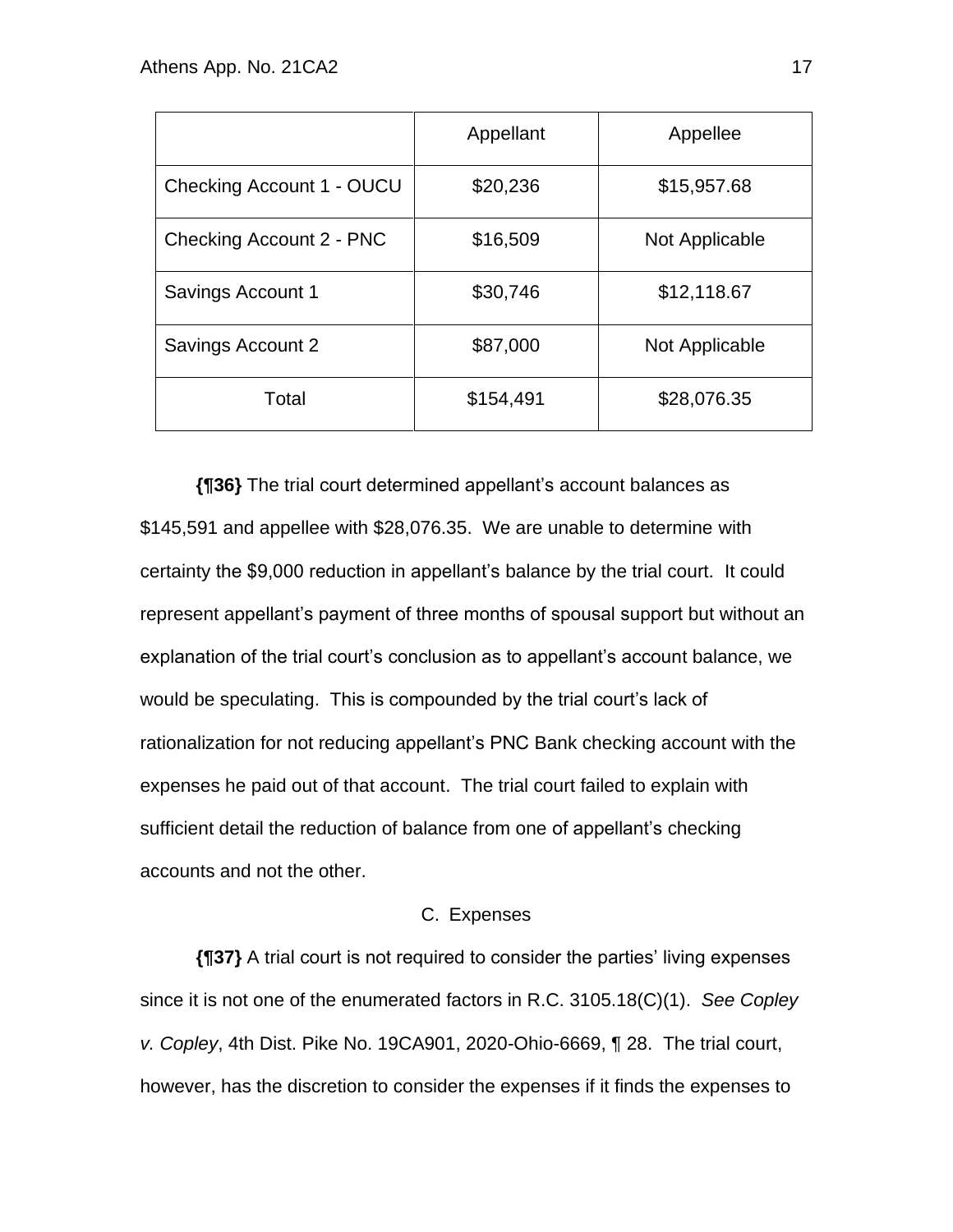be relevant. *Id*.; R.C. 3105.18(C)(1)(n). But once the trial court elects to consider the parties' living expenses, it acts unreasonably when it disregards expenses without an explanation. *Copley* at ¶ 30.

**{¶38}** In the case at bar, the trial court considered the parties expenses under R.C. 3105.18(C)(1)(i), liabilities of the parties, as opposed to any other factor per R.C. 3105.18(C)(1)(n). Furthermore, the court determined appellant's total yearly expenses to be \$24,000, while appellee's at \$52,616.20, but failed to explain with sufficient detail why it did not consider all the expenses submitted. Accordingly, we are unable to reconcile that conclusion with the evidence. There is no question appellee submitted a more inclusive budget than appellant, in which she submitted a separate yearly expense list and a monthly list. Below are two tables breaking down the yearly and monthly expenses for each,

| <b>Yearly Expenses</b>            | Appellant            | Appellee |
|-----------------------------------|----------------------|----------|
| Car Insurance                     | \$1,000              | \$964    |
| <b>Car Registration</b>           | <b>Not Submitted</b> | \$46.48  |
| Car / Golf Cart Maintenance       | <b>Not Submitted</b> | \$780    |
| <b>Homeowners Association Fee</b> | <b>Not Submitted</b> | \$75     |
| Homeowners Insurance              | \$8493               | \$876    |
| Home Maintenance                  | <b>Not Submitted</b> | \$2,544  |

respectively:

<sup>&</sup>lt;sup>3</sup> This amount is based on the exhibit submitted by appellant and not his testimony at the hearing of the cost being \$936.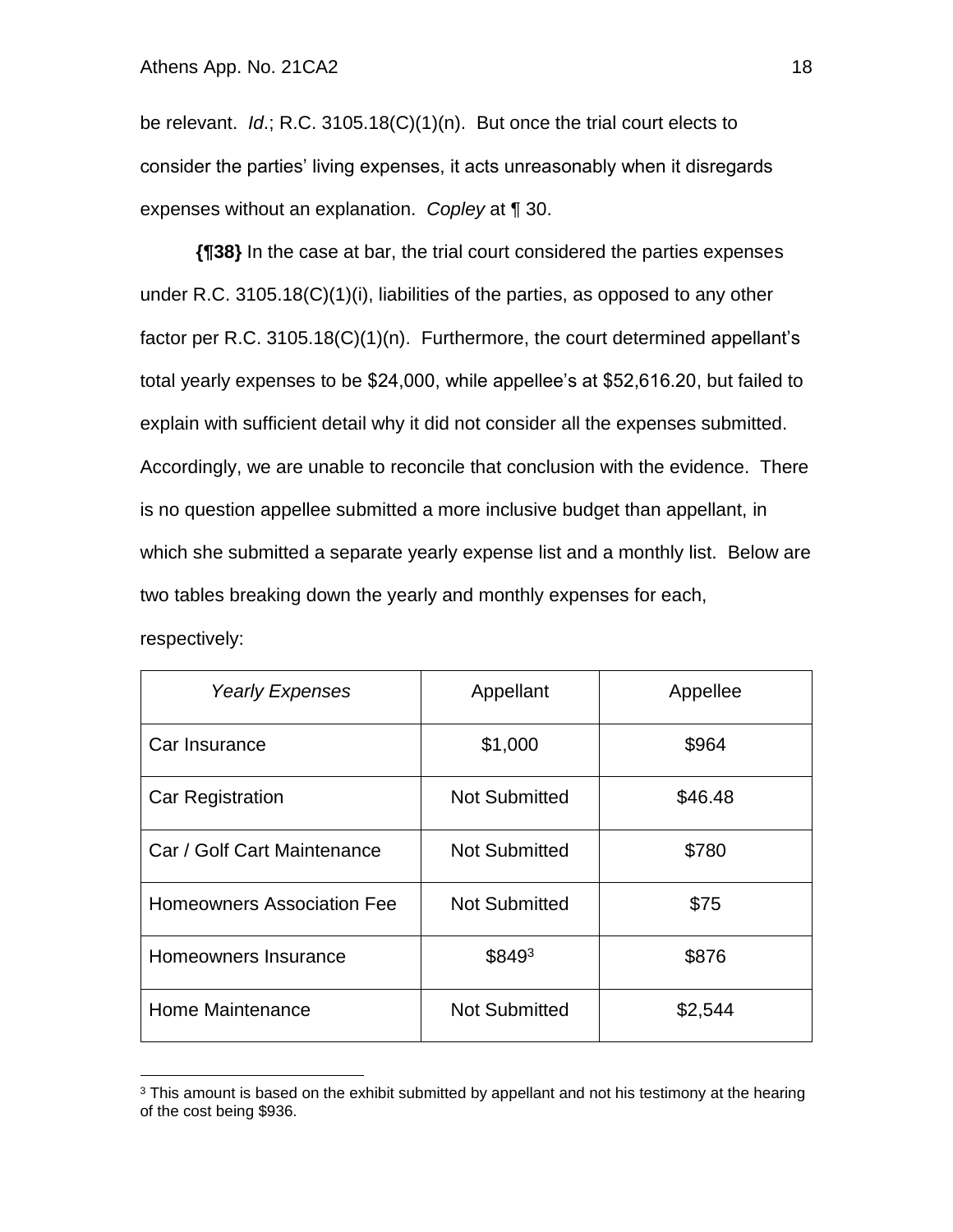| <b>Health Insurance</b>      | <b>Not Submitted</b> | \$0.00      |
|------------------------------|----------------------|-------------|
| <b>Vision Insurance</b>      | <b>Not Submitted</b> | \$72.24     |
| Dental Insurance             | <b>Not Submitted</b> | \$411.84    |
| Out of Pocket Medical/Dental | <b>Not Submitted</b> | \$1,303.80  |
| <b>Pet Care Expenses</b>     | <b>Not Submitted</b> | \$1,133.06  |
| <b>Property Taxes</b>        | \$4,714.47           | \$2,415.78  |
| Garbage / Recycle            | \$204.60             | \$162       |
| <b>Federal Taxes</b>         | <b>Not Submitted</b> | \$6,950     |
| Travel / Memberships         | <b>Not Submitted</b> | \$600       |
| Total                        | \$6,768.07           | \$18,334.20 |

| <b>Monthly Expenses</b> | Appellant            | Appellee |
|-------------------------|----------------------|----------|
| Car Payment             | \$432                | \$404.76 |
| <b>Cell Phone</b>       | <b>Not Submitted</b> | \$51.80  |
| Clothing / Incidentals  | <b>Not Submitted</b> | \$100    |
| <b>Credit Card</b>      | \$250                | \$250    |
| Dining Out              | <b>Not Submitted</b> | \$80     |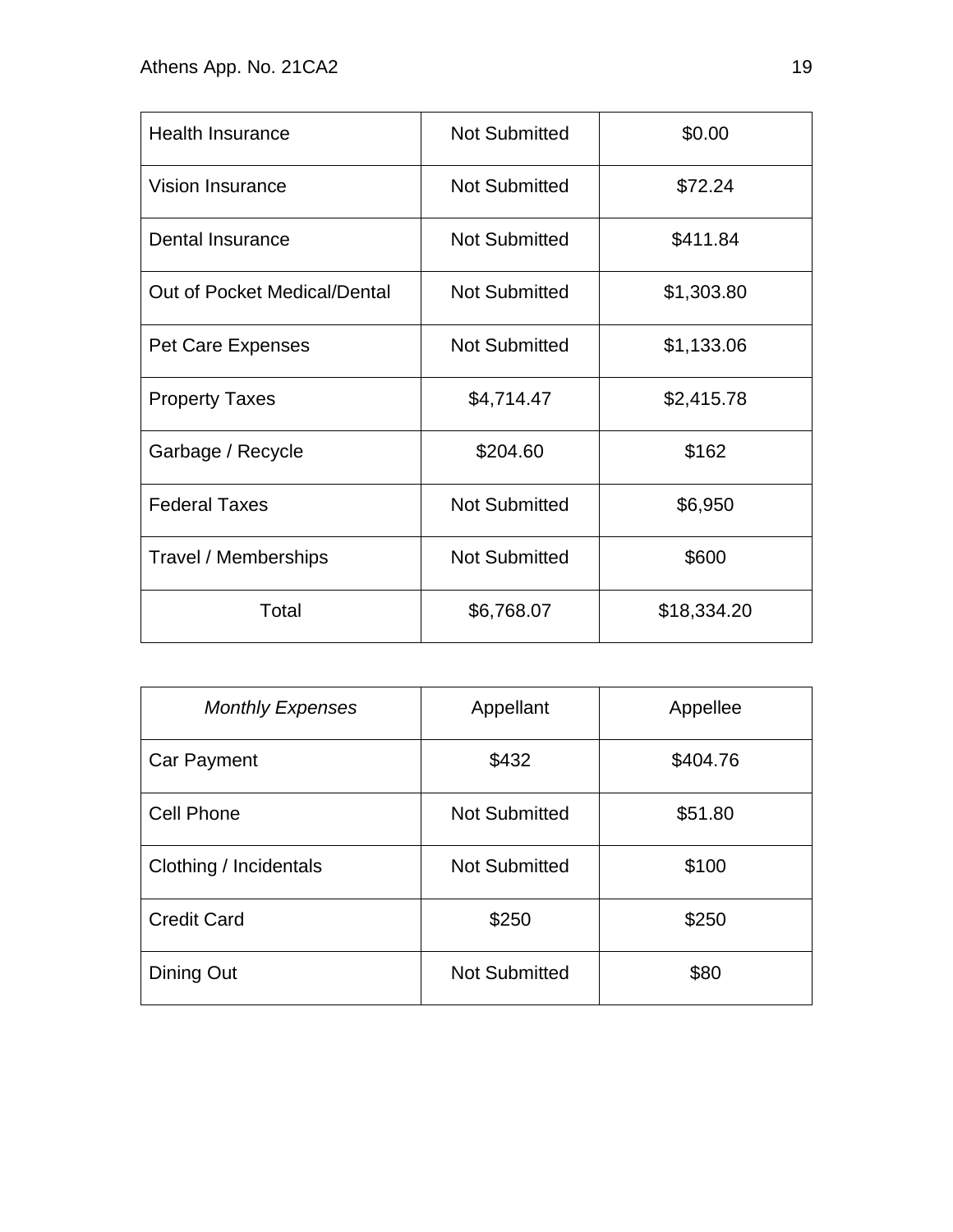| Donations / Church <sup>4</sup>   | <b>Not Submitted</b> | \$100                |
|-----------------------------------|----------------------|----------------------|
| <b>Electric Bill</b>              | <b>Not Submitted</b> | \$175                |
| Entertainment                     | <b>Not Submitted</b> | \$50                 |
| Gasoline                          | <b>Not Submitted</b> | \$50                 |
| Groceries                         | <b>Not Submitted</b> | \$530                |
| <b>Hair Salon</b>                 | <b>Not Submitted</b> | \$100                |
| <b>Internet Service</b>           | \$49.99              | \$77.33              |
| <b>Streaming Services / Cable</b> | \$115.79             | \$33.35              |
| Massage Envy membership           | <b>Not Submitted</b> | \$60                 |
| Medicare                          | <b>Not Submitted</b> | \$144.60             |
| Mortgage                          | \$712.33             | \$822.86             |
| Prescriptions                     | <b>Not Submitted</b> | \$410                |
| Savings                           | <b>Not Submitted</b> | \$0.00               |
| Water / Sewer & Amenity Fee       | \$76.60              | \$208.30             |
| Timeshare                         | \$246                | <b>Not Submitted</b> |
| Total                             | \$1,882.71           | \$3,648              |

<sup>4</sup> The trial court at the initial determination of spousal support discounted appellee's "charitable donations, \* \* \* , cleaning service, and pool maintenance are not necessities and could be eliminated or decreased."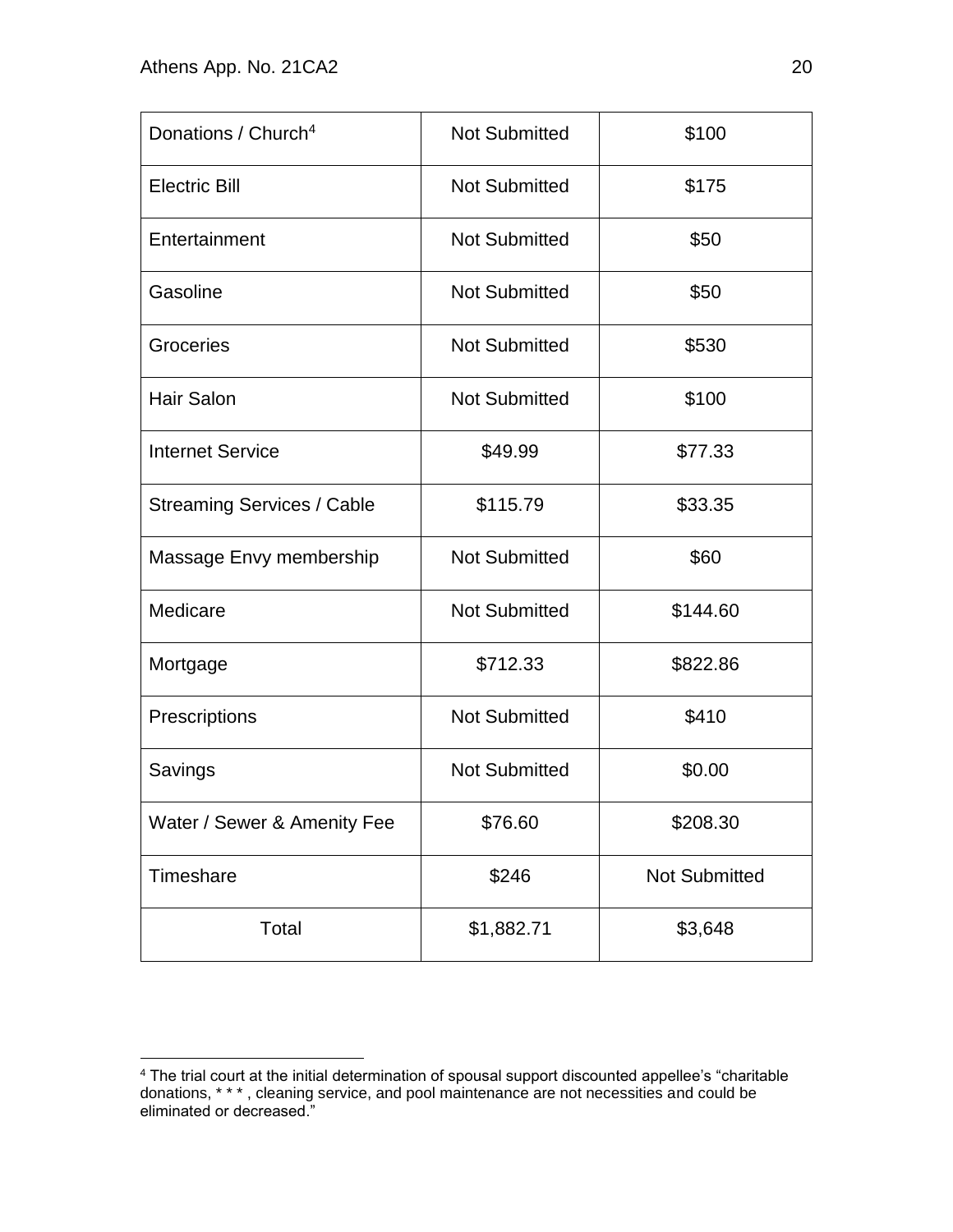**{¶39}** We will begin with appellant's expenses. When we multiply his total monthly expenses, \$1,882.71, by 12 and adding the total from the yearly expense table above, \$6,768.07, appellant's total yearly expenses are \$29,360.59. Our sum is substantially more than the trial court's determination of \$24,000. The discrepancy is due to the trial court's failure to include all of appellant's expenses and/or explain why they were not considered. The trial court following its conclusion of appellant's expenses at \$24,000, states: "appellant did not include such things as car insurance[.]" On the other hand, the trial court included that expense when outlining the facts in its decision. In addition, when reviewing the court's decision, there is no mention of appellant's monthly credit card expense of \$250 and the \$246 he pays for his current wife's timeshare property, both of which he testified to at the hearing. The trial court failed to provide an explanation for discounting these expenses.

**{¶40}** With regard to appellee's expenses, the trial court made the following finding:

Removing estimated federal taxes and home maintenance from Respondent's budget modifies her yearly expenses to \$8,840.20. Respondent's monthly expenses total \$3,648.00. Total these expenses results in annual expenses of \$52,616.20.

**{¶41}** The trial court's calculation is accurate but lacks sufficient detail why only the federal taxes and home maintenance were discounted when appellee submitted other expenses that appellant failed to disclose.

D. Appellant's Current Spouse's Income

**{¶42}** "While a new spouse's income cannot be considered in determining

an obligor's ability to pay spousal support, the court may consider the fact that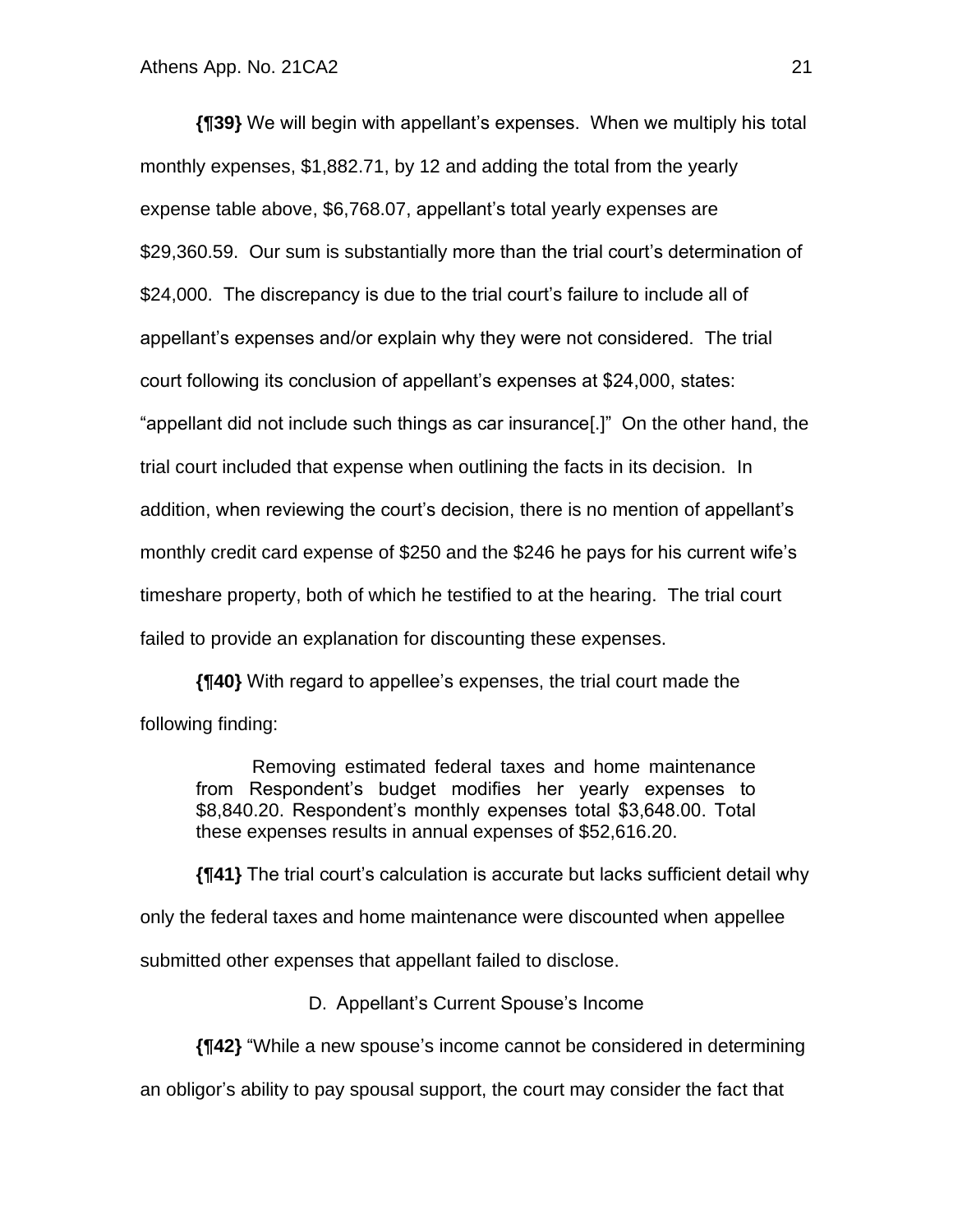the obligor directly benefits from sharing living expenses with his new wife." *Preseren v. Preseren*, 8th Dist. Cuyahoga No. 96431, 2011-Ohio-5181, ¶ 16, citing *Feldman v. Feldman,* 8th Dist. Cuyahoga No. 92015, 2009-Ohio-4202.

**{¶43}** Appellant testified that he remarried and that his new spouse of eight years is employed with an annual income of \$38,000. The trial court in its decision mentioned appellant's new spouse's income but we are unable to ascertain if it was properly considered as a benefit to appellant for sharing living expenses. The trial court did not list the \$38,000 when considering appellant's expenses. Rather, prior to its conclusion, the trial court simply stated: "Movant is remarried and his current spouse has an annual income of approximately \$38,000.00."

**{¶44}** Exclusive of appellant's current spouse's income as an aid to pay for his expenses, and based on appellant's yearly income of \$62,169.60 and total yearly expenses of \$29,360.59, appellant is left with \$32,809.01 to pay for the spousal support. The modified monthly spousal support of \$2,800 multiped by 12 is \$33,600. This leaves appellant in the negative with the requirement to dip into his assets. The trial court, however, may have considered appellant's current spouse's income as a benefit for sharing living expenses but without an explanation we are left to speculate.

## E. Standard of Living

**{¶45}** The trial court under this factor held that "Other than Movant's testimony that he stays home more and doesn't eat out as much, there was no testimony presented that either party's standard of living has changed since the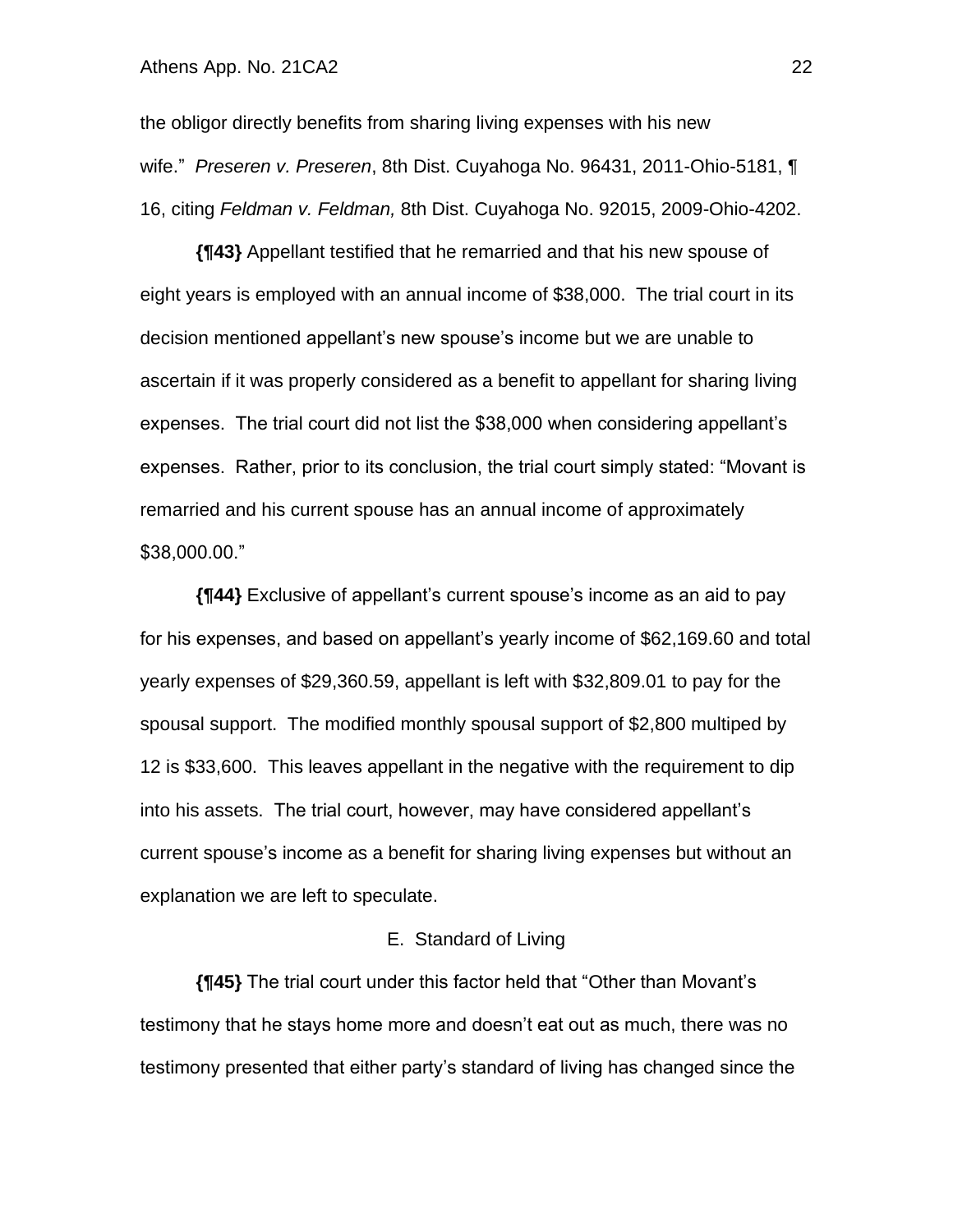divorce." Appellant disputes the trial court's conclusion for failing to consider the impact of the COVID-19 pandemic and further that he testified to the best of his ability of how his standard of living changed. We disagree and find no error by

the trial court's conclusion.

**{¶46}** Appellant did not present any evidence of a change in his standard

of living during direct examination. On cross-examination appellant was asked:

"Can you tell me how, or explain to the court how your standard of living has

changed?" Appellant responded:

Well um, I don't travel as much. Um, we don't go out to eat much any, as far, well now the pandemic there's not much of that anymore anyway, but yeah. Um, so I stay home a lot. I, I'll just say that. As far as my standard of living goes, I, I stay home.

**{¶47}** Appellant in redirect examination continued to be vague in his

answer. Appellant's counsel questioned him "have you done anything that you

would normally do that you can't do anymore because you have more

expenses?" Appellant stated:

Ah, I think probably the biggest thing is traveling, but um, um, you know I just do simple things now. If I can go fishing, I'll go fishing cause it doesn't, you know, but ah, ah, yeah. I've, I've just slowed down in general. I, I, I ah, I really don't[.]

**{¶48}** Additionally, when explaining why he retired, appellant testified that

he elected to retire after eligibility because his employment required him to travel

a lot and that was a big problem for him. "[T]he burden of proof in a motion

to modify or terminate spousal support is on the movant; appellee did not have

the burden to prove any of the factors listed above." *Kemp v. Kemp*, 5th Dist.

Delaware No. 20 CAF 11 0050, 2021-Ohio-2419, ¶ 28. We therefore conclude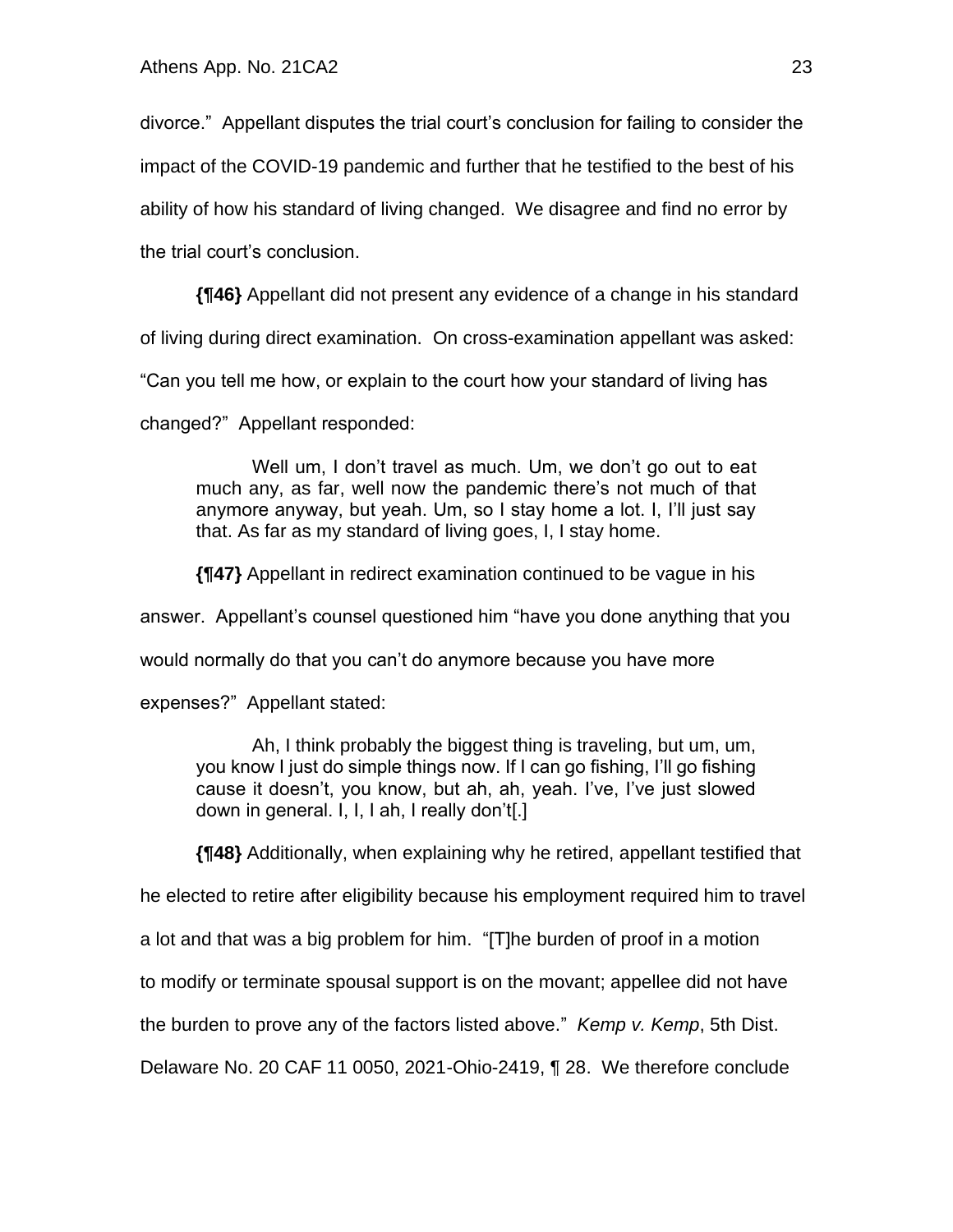that the trial court did not err in its evaluation of the evidence submitted at the

hearing and reject appellant's argument.

# III. REMAND ORDER

**{¶49}** We have previously held that a trial court acts unreasonably when it

fails to consider all expenses admitted in evidence without providing an

explanation:

Once the court decided to consider the parties' living expenses, it acted unreasonably when it disregarded many of the expenses to which Mr. Copley had testified without explanation. We can only speculate as to how consideration of this testimony would have impacted the court's determination of the amount and duration of the support award. Accordingly, we sustain the assignment of error to the extent it asserts that the trial court abused its discretion when it made the indefinite spousal support award without considering all of Mr. Copley's testimony regarding his expenses.

*Copley*, 2020-Ohio-6669, ¶ 30.

**{¶50}** In *Warner v. Warner*, this court reversed a trial court's spousal

support order for failing to "fully consider or appreciate the parties' net monthly

incomes and reasonable monthly expenses[.]" 4th Dist. Scioto No. 12CA3511,

2013-Ohio-478, ¶ 13. The Ninth District Court of Appeals similarly reversed a

spousal support decision holding the trial court acted unreasonably for failing to

consider husband's testimony regarding his modified expenses. *Uphouse v.*

*Uphouse*, 9th Dist. Summit No. 27623, 2016-Ohio-95, ¶ 10.

**{¶51}** In the matter at hand, the trial court failed to provide an explanation

for its numerical findings, a deduction of \$9,000 as to appellant's checking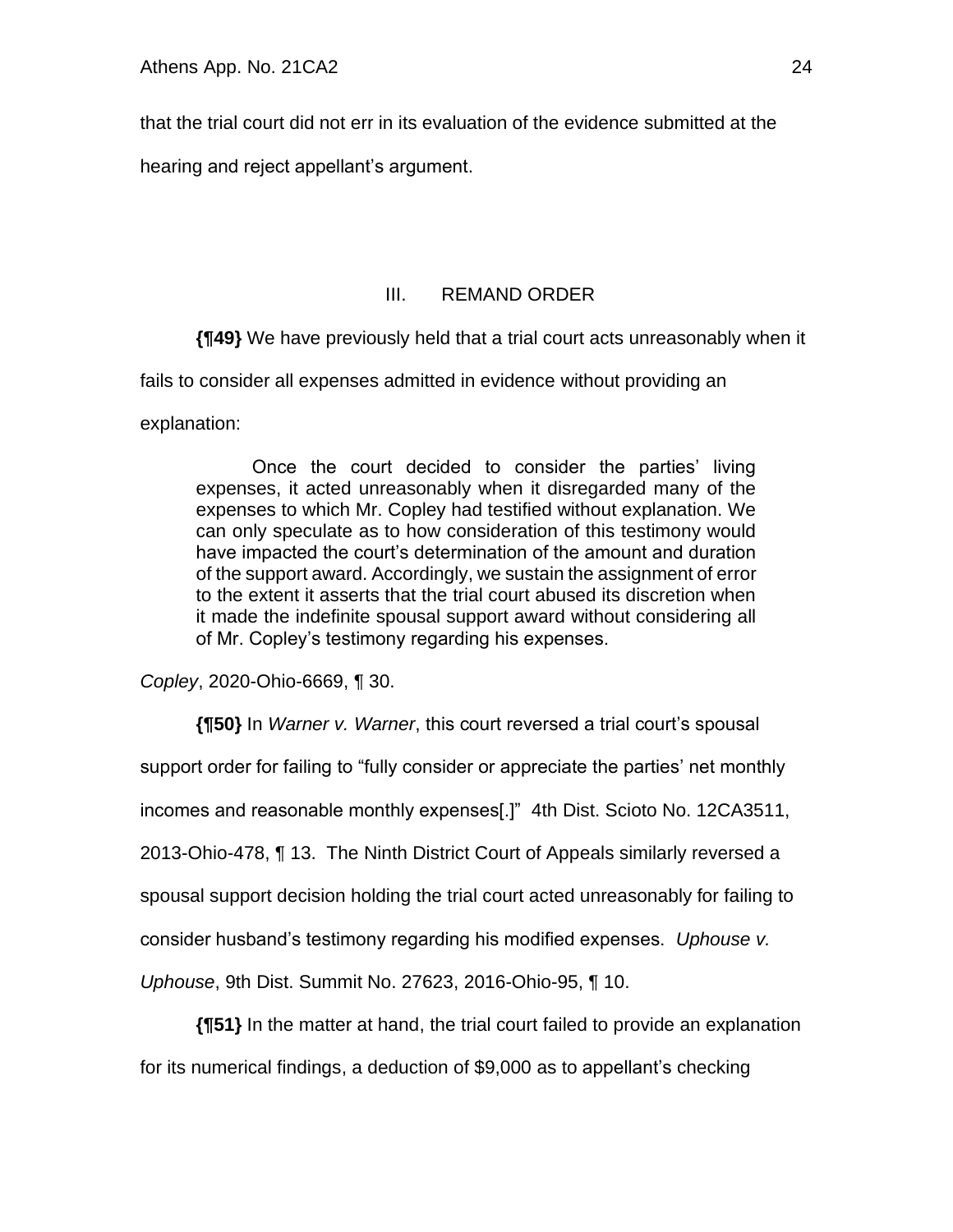account balance with OUCU, and not allocating all expenses to each party. We thus reverse the modification order and remand the matter to the trial court to make a new spousal support determination in accordance with our decision. We emphasize that "our decision should not be interpreted as a statement on the credibility" of the witness' testimony regarding expenses, "the weight the trial court should give that testimony on remand," or whether the \$2,800 spousal support award would be appropriate and reasonable based on the evidence in this case. *Copley* at ¶ 31.

### **CONCLUSION**

**{¶52}** The trial court failed to explain with sufficient detail why it did not consider all the expenses submitted in evidence and why the court reduced appellant's checking balance with OUCU. Based on these errors, we conclude the trial court's order modifying the spousal support payment to be unreasonable. The order is reversed and the matter is remanded for the court to make a new support determination in accordance with law and this decision.

#### **JUDGMENT REVERSED. CAUSE REMANDED.**